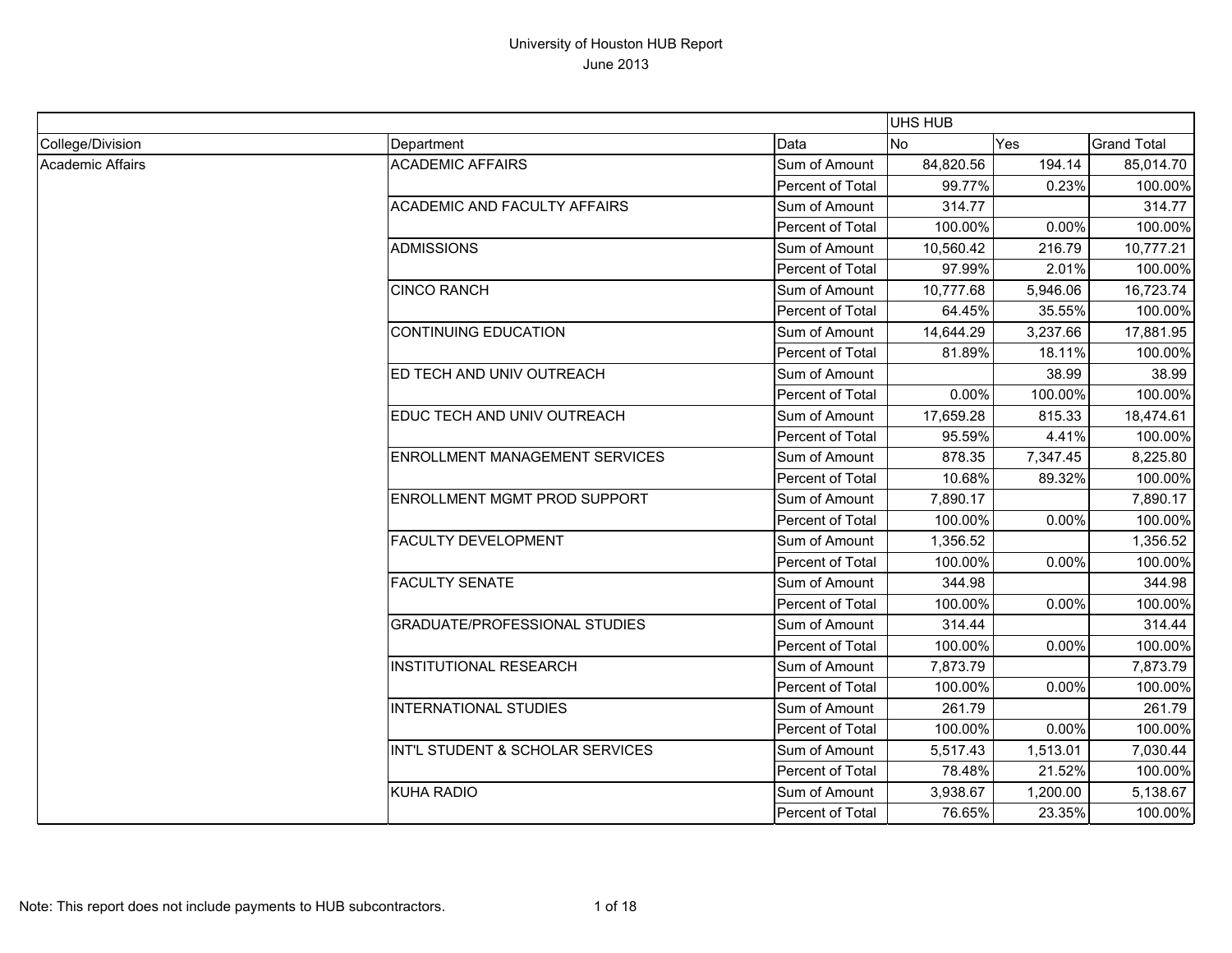|                                   |                                       |                  | <b>UHS HUB</b> |           |                    |
|-----------------------------------|---------------------------------------|------------------|----------------|-----------|--------------------|
| College/Division                  | Department                            | Data             | <b>No</b>      | Yes       | <b>Grand Total</b> |
| Academic Affairs                  | <b>KUHF RADIO</b>                     | Sum of Amount    | 64,564.66      | 1,034.48  | 65,599.14          |
|                                   |                                       | Percent of Total | 98.42%         | 1.58%     | 100.00%            |
|                                   | LEARNING & ASSESSMENT SERVICES        | Sum of Amount    | 3,503.75       | 1,771.56  | 5,275.31           |
|                                   |                                       | Percent of Total | 66.42%         | 33.58%    | 100.00%            |
|                                   | LEARNING AND ASSESSMENT SVCS          | Sum of Amount    | 38.23          | 199.60    | 237.83             |
|                                   |                                       | Percent of Total | 16.07%         | 83.93%    | 100.00%            |
|                                   | LEARNING SUPPORT SERVICES             | Sum of Amount    | 506.31         |           | 506.31             |
|                                   |                                       | Percent of Total | 100.00%        | 0.00%     | 100.00%            |
|                                   | ONLINE FUNCTIONAL SUPPORT             | Sum of Amount    | 130.12         |           | 130.12             |
|                                   |                                       | Percent of Total | 100.00%        | 0.00%     | 100.00%            |
|                                   | <b>REGISTRATION AND ACADEMIC RECO</b> | Sum of Amount    | 15,930.26      | 1,468.11  | 17,398.37          |
|                                   |                                       | Percent of Total | 91.56%         | 8.44%     | 100.00%            |
|                                   | <b>SCHOLARSHIPS AND FINANCIAL AID</b> | Sum of Amount    | 2,504.29       | 403.08    | 2,907.37           |
|                                   |                                       | Percent of Total | 86.14%         | 13.86%    | 100.00%            |
|                                   | TV PUBLIC BROADCASTING                | Sum of Amount    | 37,409.75      | 1,294.45  | 38,704.20          |
|                                   |                                       | Percent of Total | 96.66%         | 3.34%     | 100.00%            |
|                                   | UH OFF-CAMPUS SUPPORT                 | Sum of Amount    | 3,028.21       |           | 3,028.21           |
|                                   |                                       | Percent of Total | 100.00%        | 0.00%     | 100.00%            |
|                                   | UH SUGAR LAND                         | Sum of Amount    | 53,173.24      | 22,287.07 | 75,460.31          |
|                                   |                                       | Percent of Total | 70.47%         | 29.53%    | 100.00%            |
|                                   | UH WELCOME CENTER                     | Sum of Amount    | 4,455.00       | 5,399.51  | 9,854.51           |
|                                   |                                       | Percent of Total | 45.21%         | 54.79%    | 100.00%            |
|                                   | UNDERGRADUATE SCHOLARS                | Sum of Amount    | 787.47         |           | 787.47             |
|                                   |                                       | Percent of Total | 100.00%        | 0.00%     | 100.00%            |
|                                   | UNDERGRADUATE STUDIES                 | Sum of Amount    | 224.43         |           | 224.43             |
|                                   |                                       | Percent of Total | 100.00%        | 0.00%     | 100.00%            |
|                                   | <b>VETERAN SERVICES</b>               | Sum of Amount    | 2,784.43       | 109.83    | 2,894.26           |
|                                   |                                       | Percent of Total | 96.21%         | 3.79%     | 100.00%            |
|                                   | <b>WRITING CENTER</b>                 | Sum of Amount    | 405.38         | 208.63    | 614.01             |
|                                   |                                       | Percent of Total | 66.02%         | 33.98%    | 100.00%            |
| Academic Affairs Sum of Amount    |                                       |                  | 356,598.67     | 54,685.75 | 411,284.42         |
| Academic Affairs Percent of Total |                                       |                  | 86.70%         | 13.30%    | 100.00%            |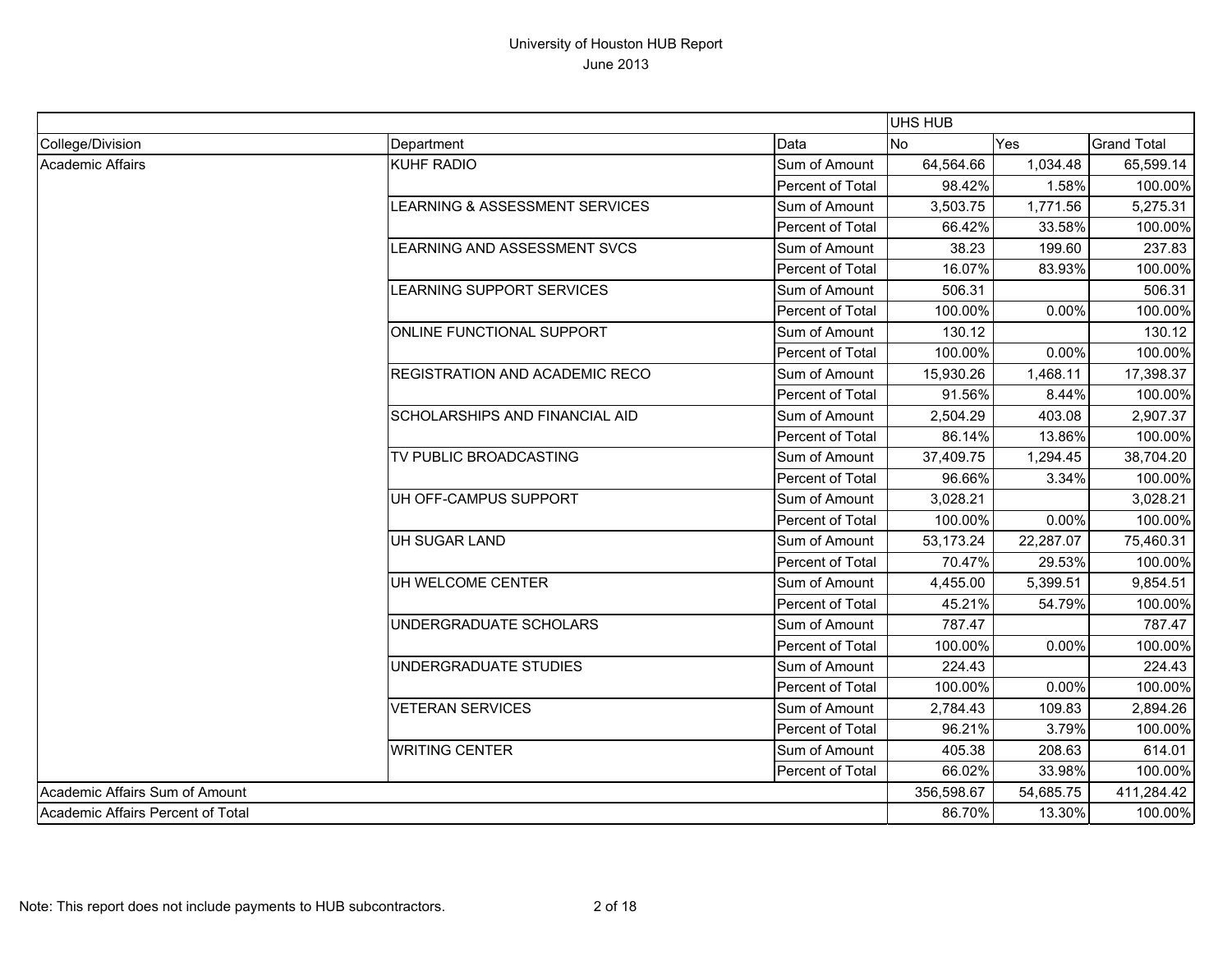|                            |                                               |                  | <b>UHS HUB</b> |            |                    |
|----------------------------|-----------------------------------------------|------------------|----------------|------------|--------------------|
| College/Division           | Department                                    | Data             | No             | Yes        | <b>Grand Total</b> |
| Administration and Finance | <b>ADMINISTRATION &amp; FINANCE</b>           | Sum of Amount    | 2,520.40       | 1,043.90   | 3,564.30           |
|                            |                                               | Percent of Total | 70.71%         | 29.29%     | 100.00%            |
|                            | <b>AUXILIARY SERVICES OPERATIONS</b>          | Sum of Amount    | 141.21         | 336.98     | 478.19             |
|                            |                                               | Percent of Total | 29.53%         | 70.47%     | 100.00%            |
|                            | <b>BUDGET</b>                                 | Sum of Amount    | 256.26         |            | 256.26             |
|                            |                                               | Percent of Total | 100.00%        | 0.00%      | 100.00%            |
|                            | <b>BUSINESS SERVICES</b>                      | Sum of Amount    | 365.50         |            | 365.50             |
|                            |                                               | Percent of Total | 100.00%        | 0.00%      | 100.00%            |
|                            | <b>BUSINESS SERVICES OPERATIONS</b>           | Sum of Amount    | 2,222.74       |            | 2,222.74           |
|                            |                                               | Percent of Total | 100.00%        | 0.00%      | 100.00%            |
|                            | CENTRAL FACILITY SERVICES                     | Sum of Amount    | 5,031.42       | 418.67     | 5,450.09           |
|                            |                                               | Percent of Total | 92.32%         | 7.68%      | 100.00%            |
|                            | <b>CULLEN PERFORMANCE HALL</b>                | Sum of Amount    | 1,145.88       |            | 1,145.88           |
|                            |                                               | Percent of Total | 100.00%        | 0.00%      | 100.00%            |
|                            | <b>ENTERPRISE SYSTEMS</b>                     | Sum of Amount    | 267,027.36     | 33,129.29  | 300,156.65         |
|                            |                                               | Percent of Total | 88.96%         | 11.04%     | 100.00%            |
|                            | ENVIRONMENTAL HEALTH RISK MGMT                | Sum of Amount    | 20,718.14      | 203.22     | 20,921.36          |
|                            |                                               | Percent of Total | 99.03%         | 0.97%      | 100.00%            |
|                            | <b>FACILITIES MANAGEMENT</b>                  | Sum of Amount    | 17,415.15      | 259,648.02 | 277,063.17         |
|                            |                                               | Percent of Total | 6.29%          | 93.71%     | 100.00%            |
|                            | <b>FACILITIES OPERATION &amp; MAINT</b>       | Sum of Amount    | 20,987.40      | 2,316.80   | 23,304.20          |
|                            |                                               | Percent of Total | 90.06%         | 9.94%      | 100.00%            |
|                            | <b>FACILITIES PLANNING &amp; CONSTRUCTION</b> | Sum of Amount    | 16,095,479.11  | 841,679.36 | 16,937,158.47      |
|                            |                                               | Percent of Total | 95.03%         | 4.97%      | 100.00%            |
|                            | FINANCE-A&F                                   | Sum of Amount    | 2,703.57       | 766.59     | 3,470.16           |
|                            |                                               | Percent of Total | 77.91%         | 22.09%     | 100.00%            |
|                            | HIGH PERFORMANCE COMPUTING & NETWORKS         | Sum of Amount    | 870.61         |            | 870.61             |
|                            |                                               | Percent of Total | 100.00%        | 0.00%      | 100.00%            |
|                            | <b>HUMAN RESOURCES</b>                        | Sum of Amount    | 9,941.86       | 856.50     | 10,798.36          |
|                            |                                               | Percent of Total | 92.07%         | 7.93%      | 100.00%            |
|                            | <b>INST - BUSINESS SERVICES</b>               | Sum of Amount    | 15,000.00      |            | 15,000.00          |
|                            |                                               | Percent of Total | 100.00%        | 0.00%      | 100.00%            |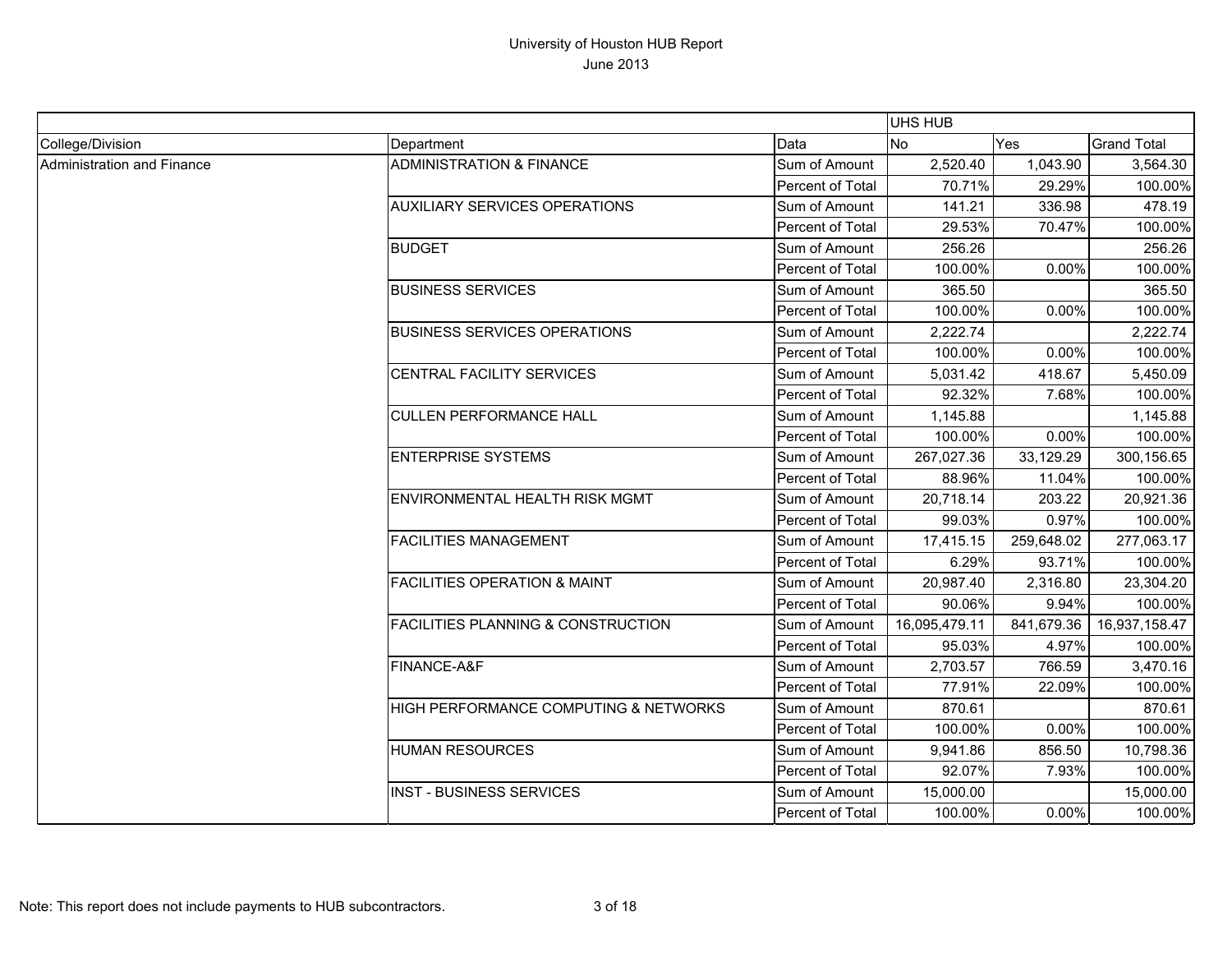|                            |                                     |                         | <b>UHS HUB</b> |            |                    |
|----------------------------|-------------------------------------|-------------------------|----------------|------------|--------------------|
| College/Division           | Department                          | Data                    | <b>No</b>      | Yes        | <b>Grand Total</b> |
| Administration and Finance | <b>INST - FINANCE</b>               | Sum of Amount           | 88,527.50      |            | 88,527.50          |
|                            |                                     | <b>Percent of Total</b> | 100.00%        | 0.00%      | 100.00%            |
|                            | INST - INFORMATION TECHNOLOGY       | Sum of Amount           |                | 4,800.00   | 4,800.00           |
|                            |                                     | Percent of Total        | 0.00%          | 100.00%    | 100.00%            |
|                            | <b>INST - PLANT</b>                 | Sum of Amount           | 98,930.64      |            | 98,930.64          |
|                            |                                     | Percent of Total        | 100.00%        | 0.00%      | 100.00%            |
|                            | MINOR AND PLANNED PROJECTS          | Sum of Amount           | 631,762.77     | 243,834.44 | 875,597.21         |
|                            |                                     | Percent of Total        | 72.15%         | 27.85%     | 100.00%            |
|                            | <b>NORTH ZONE CUSTODIAL</b>         | Sum of Amount           | 2,145.87       |            | 2,145.87           |
|                            |                                     | Percent of Total        | 100.00%        | 0.00%      | 100.00%            |
|                            | <b>ONE CARD PROGRAM</b>             | Sum of Amount           | 3,652.99       | 401.02     | 4,054.01           |
|                            |                                     | Percent of Total        | 90.11%         | 9.89%      | 100.00%            |
|                            | PARKING & TRANSPORTATION OPERATIONS | Sum of Amount           | 224,260.25     | 1,073.47   | 225,333.72         |
|                            |                                     | Percent of Total        | 99.52%         | 0.48%      | 100.00%            |
|                            | PHY PLANT-AUTOMOTIVE                | Sum of Amount           | 22,195.38      | 2,872.29   | 25,067.67          |
|                            |                                     | Percent of Total        | 88.54%         | 11.46%     | 100.00%            |
|                            | PHY PLANT-GROUNDS MAINT             | Sum of Amount           | 14,399.54      |            | 14,399.54          |
|                            |                                     | Percent of Total        | 100.00%        | 0.00%      | 100.00%            |
|                            | PHY PLANT-SOLID WASTE               | Sum of Amount           | 6,683.37       |            | 6,683.37           |
|                            |                                     | Percent of Total        | 100.00%        | 0.00%      | 100.00%            |
|                            | PHYSICAL PLANT                      | Sum of Amount           | 185,401.79     | 106,208.62 | 291,610.41         |
|                            |                                     | Percent of Total        | 63.58%         | 36.42%     | 100.00%            |
|                            | <b>POLICE</b>                       | Sum of Amount           | 83,863.85      | 5,147.94   | 89,011.79          |
|                            |                                     | Percent of Total        | 94.22%         | 5.78%      | 100.00%            |
|                            | POSTAL SERVICES OPERATIONS          | Sum of Amount           | 1,200.00       | 1,727.62   | 2,927.62           |
|                            |                                     | Percent of Total        | 40.99%         | 59.01%     | 100.00%            |
|                            | PRINTING OPERATIONS                 | Sum of Amount           | 10,014.20      | 1,911.00   | 11,925.20          |
|                            |                                     | Percent of Total        | 83.98%         | 16.02%     | 100.00%            |
|                            | PURCHASED UTILITIES                 | Sum of Amount           | 780.00         |            | 780.00             |
|                            |                                     | Percent of Total        | 100.00%        | 0.00%      | 100.00%            |
|                            | REAL ESTATE SERVICES                | Sum of Amount           | 5,750.00       |            | 5,750.00           |
|                            |                                     | Percent of Total        | 100.00%        | 0.00%      | 100.00%            |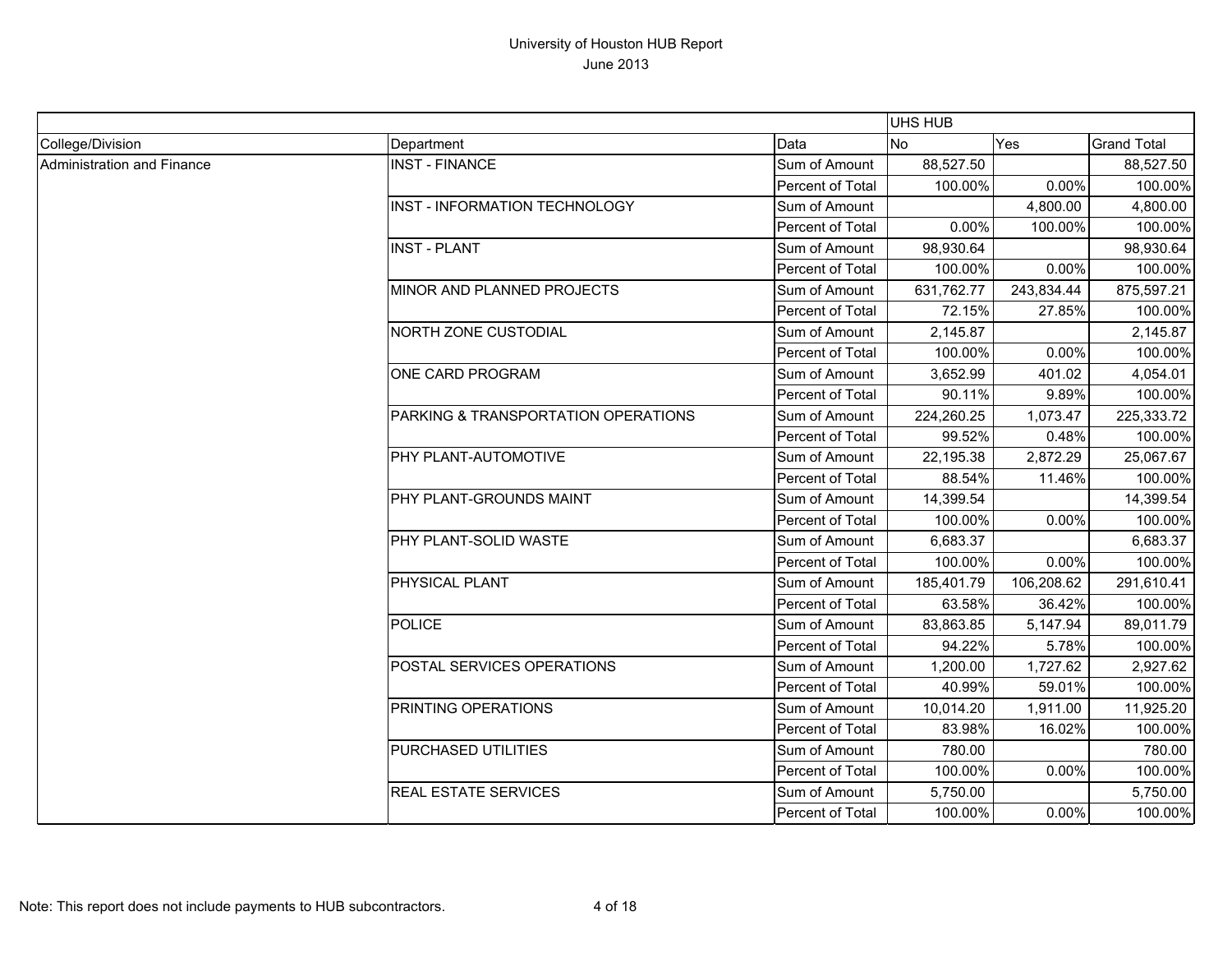|                                             |                                          |                  | UHS HUB       |              |                    |
|---------------------------------------------|------------------------------------------|------------------|---------------|--------------|--------------------|
| College/Division                            | Department                               | Data             | <b>No</b>     | Yes          | <b>Grand Total</b> |
| Administration and Finance                  | SERVICE LEVEL AGREEMENT                  | Sum of Amount    | 16,731.14     | 42,370.05    | 59,101.19          |
|                                             |                                          | Percent of Total | 28.31%        | 71.69%       | 100.00%            |
|                                             | <b>SKILLED TRADES</b>                    | Sum of Amount    | 8,842.00      | 31,740.00    | 40,582.00          |
|                                             |                                          | Percent of Total | 21.79%        | 78.21%       | 100.00%            |
|                                             | <b>STUDENT FINANCIAL SERVICES</b>        | Sum of Amount    | 13,473.88     | 1,398.92     | 14,872.80          |
|                                             |                                          | Percent of Total | 90.59%        | 9.41%        | 100.00%            |
|                                             | <b>TECHNOLOGY SERVICES &amp; SUPPORT</b> | Sum of Amount    | 27,245.64     | 200,871.87   | 228,117.51         |
|                                             |                                          | Percent of Total | 11.94%        | 88.06%       | 100.00%            |
|                                             | <b>UIT SECURITY</b>                      | Sum of Amount    | 15,462.48     |              | 15,462.48          |
|                                             |                                          | Percent of Total | 100.00%       | 0.00%        | 100.00%            |
|                                             | UNIV PROPERTY SERVICES OPERATIONS        | Sum of Amount    | 554,807.00    |              | 554,807.00         |
|                                             |                                          | Percent of Total | 100.00%       | 0.00%        | 100.00%            |
|                                             | UNIVERSITY INFORMATION TECHNOLOGY        | Sum of Amount    | 5,817.97      | 328.18       | 6,146.15           |
|                                             |                                          | Percent of Total | 94.66%        | 5.34%        | 100.00%            |
| Administration and Finance Sum of Amount    |                                          |                  | 18,483,774.87 | 1,785,084.75 | 20,268,859.62      |
| Administration and Finance Percent of Total |                                          |                  | 91.19%        | 8.81%        | 100.00%            |
| Architecture                                | <b>ARCHITECTURE</b>                      | Sum of Amount    | 14.52         |              | 14.52              |
|                                             |                                          | Percent of Total | 100.00%       | 0.00%        | 100.00%            |
|                                             | <b>DEAN, ARCHITECTURE</b>                | Sum of Amount    | 33,882.36     | 26,679.10    | 60,561.46          |
|                                             |                                          | Percent of Total | 55.95%        | 44.05%       | 100.00%            |
| Architecture Sum of Amount                  |                                          |                  | 33,896.88     | 26,679.10    | 60,575.98          |
| Architecture Percent of Total               |                                          |                  | 55.96%        | 44.04%       | 100.00%            |
| <b>Business Administration</b>              | <b>ACCOUNTANCY AND TAXATION</b>          | Sum of Amount    | 8,221.14      | 681.34       | 8,902.48           |
|                                             |                                          | Percent of Total | 92.35%        | 7.65%        | 100.00%            |
|                                             | ACCOUNTING CERTIFICATE PROGRAM           | Sum of Amount    | 137.21        |              | 137.21             |
|                                             |                                          | Percent of Total | 100.00%       | 0.00%        | 100.00%            |
|                                             | <b>BAUER CAREER SERVICES CTR</b>         | Sum of Amount    | 587.58        | 592.66       | 1,180.24           |
|                                             |                                          | Percent of Total | 49.78%        | 50.22%       | 100.00%            |
|                                             | <b>BAUER CLASS GLOBALIZATION CRS</b>     | Sum of Amount    | 10,080.00     |              | 10,080.00          |
|                                             |                                          | Percent of Total | 100.00%       | 0.00%        | 100.00%            |
|                                             | <b>BAUER COMMUNICATIONS</b>              | Sum of Amount    | 4,573.05      |              | 4,573.05           |
|                                             |                                          | Percent of Total | 100.00%       | 0.00%        | 100.00%            |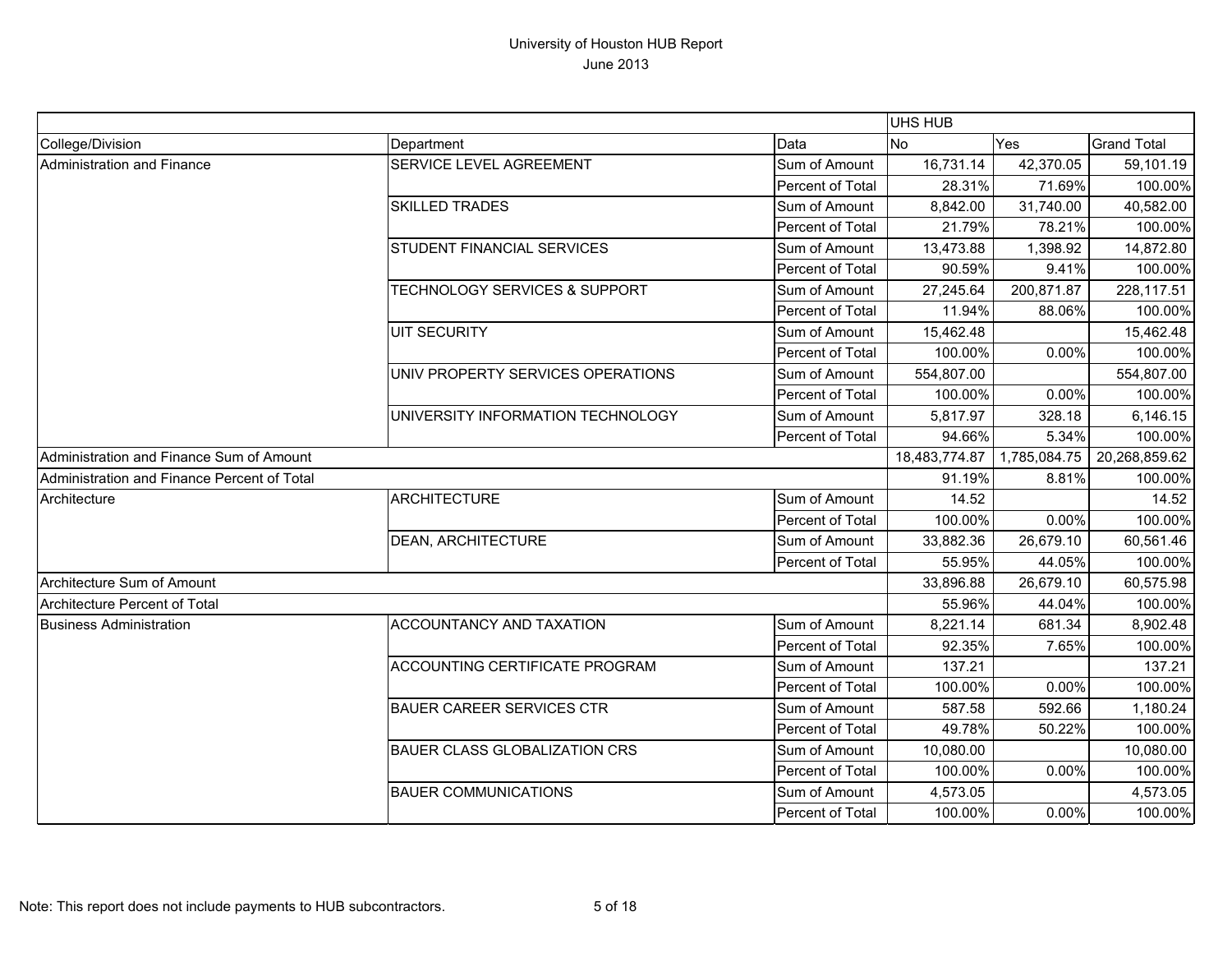|                                                 |                                       |                  | UHS HUB    |           |                    |
|-------------------------------------------------|---------------------------------------|------------------|------------|-----------|--------------------|
| College/Division                                | Department                            | Data             | No         | Yes       | <b>Grand Total</b> |
| <b>Business Administration</b>                  | BAUER DIVISION OF TECHNOLOGY          | Sum of Amount    | 6,967.69   | 123.71    | 7,091.40           |
|                                                 |                                       | Percent of Total | 98.26%     | 1.74%     | 100.00%            |
|                                                 | <b>BAUER EXTERNAL RELATIONS DEPT</b>  | Sum of Amount    |            | 441.43    | 441.43             |
|                                                 |                                       | Percent of Total | 0.00%      | 100.00%   | 100.00%            |
|                                                 | <b>BAUER MARKETING INITIATIVES</b>    | Sum of Amount    | 10,135.20  | 432.09    | 10,567.29          |
|                                                 |                                       | Percent of Total | 95.91%     | 4.09%     | 100.00%            |
|                                                 | DEAN'S OFFICE, BAUER COLLEGE          | Sum of Amount    | 188,540.33 | 2,177.41  | 190,717.74         |
|                                                 |                                       | Percent of Total | 98.86%     | 1.14%     | 100.00%            |
|                                                 | DECISION AND INFORMATION SCIEN        | Sum of Amount    | 1,649.96   | 261.67    | 1,911.63           |
|                                                 |                                       | Percent of Total | 86.31%     | 13.69%    | 100.00%            |
|                                                 | <b>EXECUTIVE DEGREE PROGRAMS</b>      | Sum of Amount    | 15,087.85  | 1,733.96  | 16,821.81          |
|                                                 |                                       | Percent of Total | 89.69%     | 10.31%    | 100.00%            |
|                                                 | FINANCE-BAUER COLLEGE                 | Sum of Amount    | 35.33      | 1,228.27  | 1,263.60           |
|                                                 |                                       | Percent of Total | 2.80%      | 97.20%    | 100.00%            |
|                                                 | MANAGEMENT-BAUER COLLEGE              | Sum of Amount    | 2,392.82   | 363.44    | 2,756.26           |
|                                                 |                                       | Percent of Total | 86.81%     | 13.19%    | 100.00%            |
|                                                 | MARKETING-BAUER COLLEGE               | Sum of Amount    | 57,461.57  | 1,013.62  | 58,475.19          |
|                                                 |                                       | Percent of Total | 98.27%     | 1.73%     | 100.00%            |
|                                                 | <b>MBA STUDENT SERVICES CENTER</b>    | Sum of Amount    | 330.86     | 1,424.08  | 1,754.94           |
|                                                 |                                       | Percent of Total | 18.85%     | 81.15%    | 100.00%            |
|                                                 | SALES EXCELLENCE INSTITUTE            | Sum of Amount    | 5,478.00   | 384.48    | 5,862.48           |
|                                                 |                                       | Percent of Total | 93.44%     | 6.56%     | 100.00%            |
|                                                 | SMALL BUSINESS DEV CENTER             | Sum of Amount    | 25,941.83  | 10,191.57 | 36,133.40          |
|                                                 |                                       | Percent of Total | 71.79%     | 28.21%    | 100.00%            |
|                                                 | UNDERGRAD BUSINESS PROG               | Sum of Amount    | 3,439.17   | 7,620.62  | 11,059.79          |
|                                                 |                                       | Percent of Total | 31.10%     | 68.90%    | 100.00%            |
|                                                 | <b>WOLFF CTR FOR ENTREPRENEURSHIP</b> | Sum of Amount    | 205.40     |           | 205.40             |
|                                                 |                                       | Percent of Total | 100.00%    | 0.00%     | 100.00%            |
| Business Administration Sum of Amount           |                                       |                  | 341,264.99 | 28,670.35 | 369,935.34         |
| <b>Business Administration Percent of Total</b> |                                       |                  | 92.25%     | 7.75%     | 100.00%            |
| Chancellor/President                            | <b>BASEBALL</b>                       | Sum of Amount    | 13,094.86  | 6,409.55  | 19,504.41          |
|                                                 |                                       | Percent of Total | 67.14%     | 32.86%    | 100.00%            |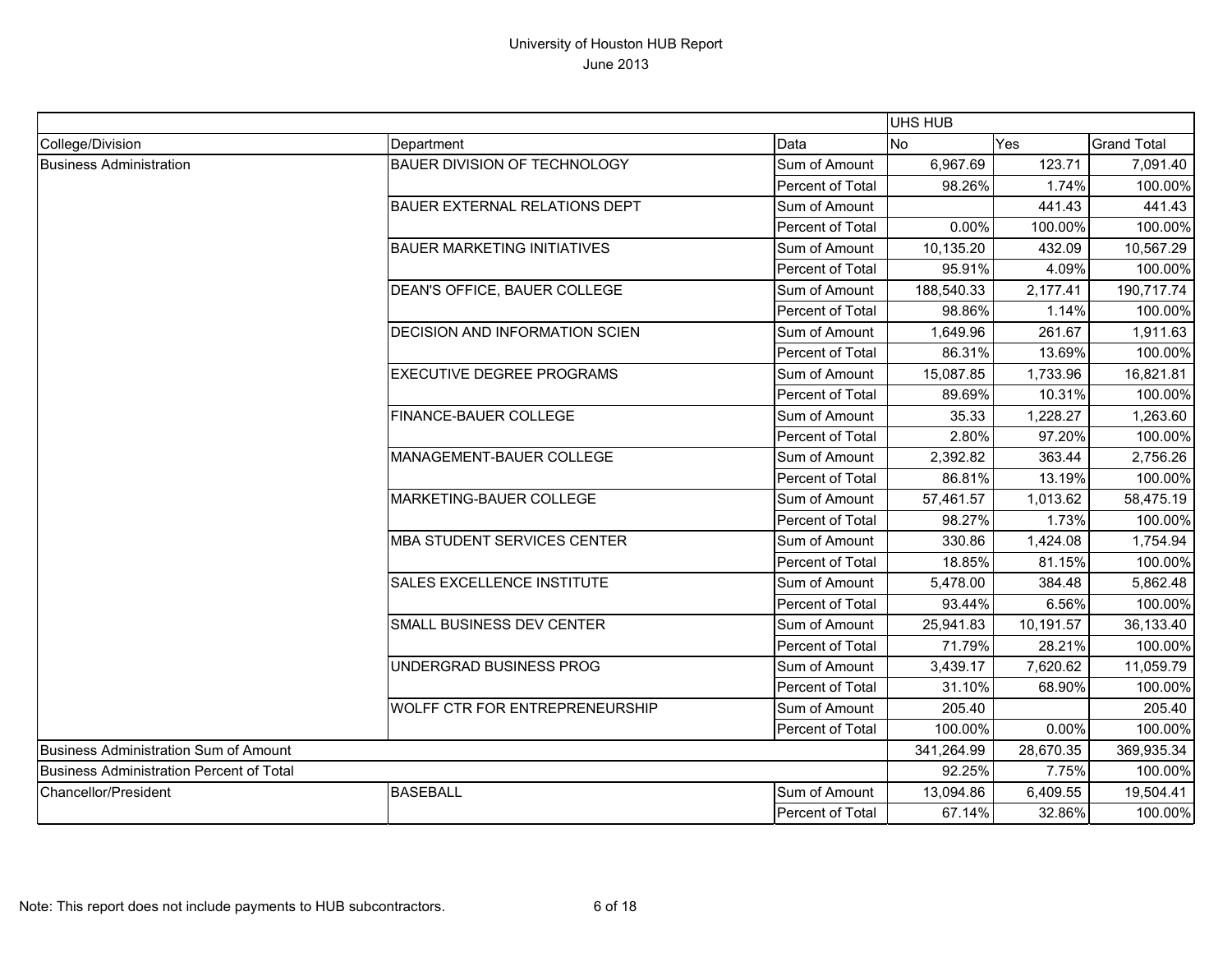|                      |                                              |                  | UHS HUB    |           |                    |
|----------------------|----------------------------------------------|------------------|------------|-----------|--------------------|
| College/Division     | Department                                   | Data             | <b>No</b>  | Yes       | <b>Grand Total</b> |
| Chancellor/President | CENTER FOR STUDENTS W/DISABILITIES           | Sum of Amount    | 8,481.30   | 231.14    | 8,712.44           |
|                      |                                              | Percent of Total | 97.35%     | 2.65%     | 100.00%            |
|                      | <b>COMMUNITY RELATIONS &amp; INST ACCESS</b> | Sum of Amount    | 317.37     | 192.36    | 509.73             |
|                      |                                              | Percent of Total | 62.26%     | 37.74%    | 100.00%            |
|                      | <b>FOOTBALL</b>                              | Sum of Amount    | 4,265.36   | 362.10    | 4,627.46           |
|                      |                                              | Percent of Total | 92.17%     | 7.83%     | 100.00%            |
|                      | <b>INTERCOLLEGIATE ATHLETICS</b>             | Sum of Amount    | 121,761.54 | 40,420.23 | 162,181.77         |
|                      |                                              | Percent of Total | 75.08%     | 24.92%    | 100.00%            |
|                      | <b>LGBT RESOURCE CENTER</b>                  | Sum of Amount    | 45.08      | 90.46     | 135.54             |
|                      |                                              | Percent of Total | 33.26%     | 66.74%    | 100.00%            |
|                      | <b>MEN'S BASKETBALL</b>                      | Sum of Amount    | 1,739.40   | 537.98    | 2,277.38           |
|                      |                                              | Percent of Total | 76.38%     | 23.62%    | 100.00%            |
|                      | <b>MEN'S TRACK AND FIELD</b>                 | Sum of Amount    | 3,947.66   | 425.47    | 4,373.13           |
|                      |                                              | Percent of Total | 90.27%     | 9.73%     | 100.00%            |
|                      | OFFICE EQUAL OPPORTUNITY SRVS                | Sum of Amount    | 280.10     | 31.01     | 311.11             |
|                      |                                              | Percent of Total | 90.03%     | 9.97%     | 100.00%            |
|                      | OFFICE OF SPECIAL EVENTS                     | Sum of Amount    | 45,120.36  | 298.00    | 45,418.36          |
|                      |                                              | Percent of Total | 99.34%     | 0.66%     | 100.00%            |
|                      | <b>PRESIDENT</b>                             | Sum of Amount    | 17,410.72  | 863.37    | 18,274.09          |
|                      |                                              | Percent of Total | 95.28%     | 4.72%     | 100.00%            |
|                      | <b>STAFF COUNCIL</b>                         | Sum of Amount    | 731.15     |           | 731.15             |
|                      |                                              | Percent of Total | 100.00%    | 0.00%     | 100.00%            |
|                      | <b>WOMEN'S BASKETBALL</b>                    | Sum of Amount    | 1,207.92   | 2,889.37  | 4,097.29           |
|                      |                                              | Percent of Total | 29.48%     | 70.52%    | 100.00%            |
|                      | <b>WOMEN'S RESOURCE CENTER</b>               | Sum of Amount    | 2,610.97   | 432.35    | 3,043.32           |
|                      |                                              | Percent of Total | 85.79%     | 14.21%    | 100.00%            |
|                      | <b>WOMEN'S SOCCER</b>                        | Sum of Amount    | 229.87     | 1,530.25  | 1,760.12           |
|                      |                                              | Percent of Total | 13.06%     | 86.94%    | 100.00%            |
|                      | <b>WOMEN'S SOFTBALL</b>                      | Sum of Amount    | 3,267.62   | 3,316.43  | 6,584.05           |
|                      |                                              | Percent of Total | 49.63%     | 50.37%    | 100.00%            |
|                      | <b>WOMEN'S SWIMMING &amp; DIVING</b>         | Sum of Amount    | 3,212.56   | 21.25     | 3,233.81           |
|                      |                                              | Percent of Total | 99.34%     | 0.66%     | 100.00%            |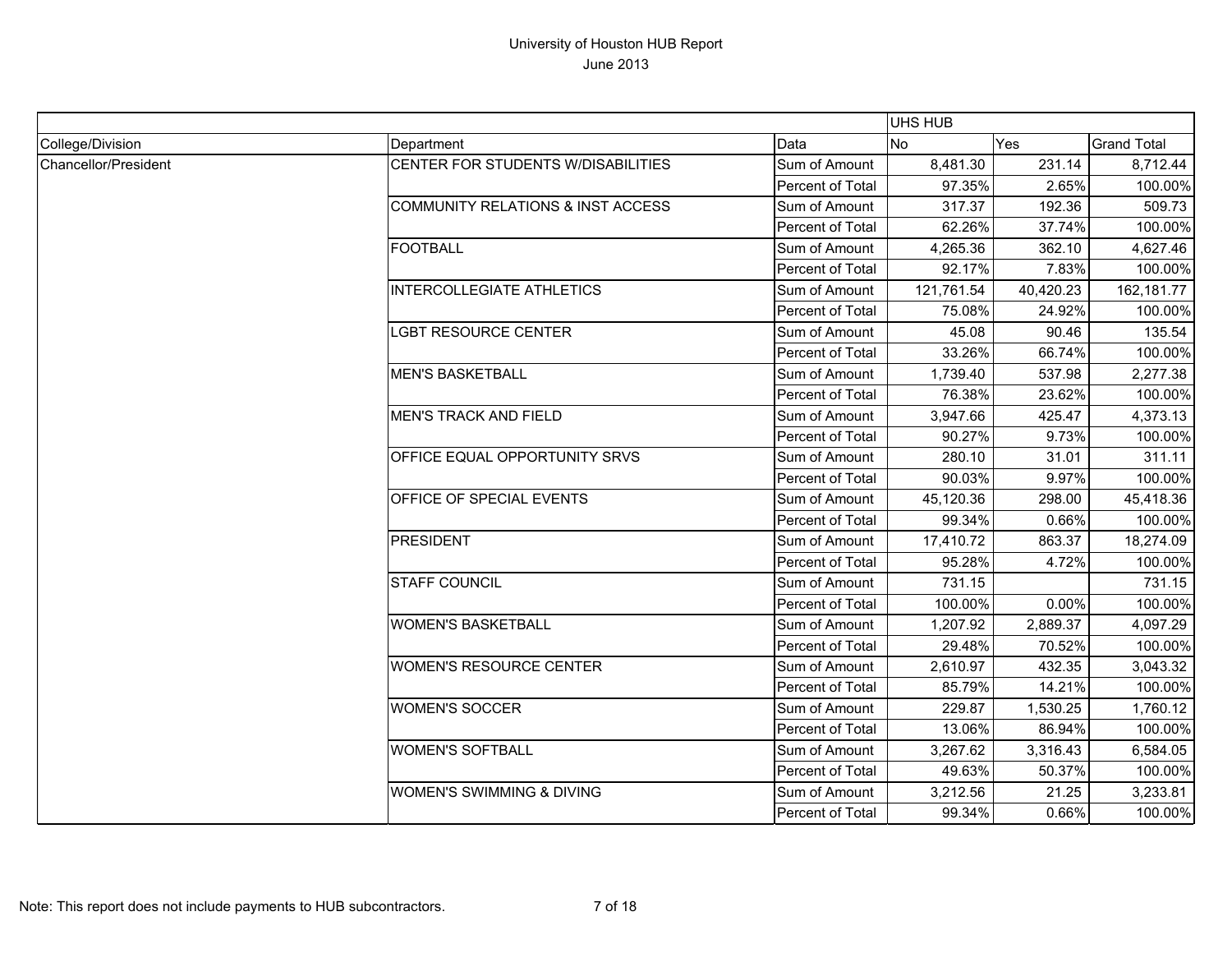|                                              |                                   |                  | UHS HUB    |           |                    |
|----------------------------------------------|-----------------------------------|------------------|------------|-----------|--------------------|
| College/Division                             | Department                        | Data             | <b>No</b>  | Yes       | <b>Grand Total</b> |
| Chancellor/President                         | <b>WOMEN'S VOLLEYBALL</b>         | Sum of Amount    | 88.96      |           | 88.96              |
|                                              |                                   | Percent of Total | 100.00%    | 0.00%     | 100.00%            |
| Chancellor/President Sum of Amount           |                                   |                  | 227,812.80 | 58,051.32 | 285,864.12         |
| <b>Chancellor/President Percent of Total</b> |                                   |                  | 79.69%     | 20.31%    | 100.00%            |
| Education                                    | <b>ASIAN AMERICAN STUDIES</b>     | Sum of Amount    | 317.41     | 137.50    | 454.91             |
|                                              |                                   | Percent of Total | 69.77%     | 30.23%    | 100.00%            |
|                                              | CENTER FOR INFO TECH IN EDUCATION | Sum of Amount    | 11,051.68  | 5,861.46  | 16,913.14          |
|                                              |                                   | Percent of Total | 65.34%     | 34.66%    | 100.00%            |
|                                              | CHARTER SCHOOL                    | Sum of Amount    | 1,753.87   | 310.72    | 2,064.59           |
|                                              |                                   | Percent of Total | 84.95%     | 15.05%    | 100.00%            |
|                                              | CONSISTENCY MGMT & COOP DISCIP    | Sum of Amount    | 465.49     |           | 465.49             |
|                                              |                                   | Percent of Total | 100.00%    | 0.00%     | 100.00%            |
|                                              | <b>CURRICULUM AND INSTRUCTION</b> | Sum of Amount    | 54,823.66  | 4,909.36  | 59,733.02          |
|                                              |                                   | Percent of Total | 91.78%     | 8.22%     | 100.00%            |
|                                              | <b>DEAN, EDUCATION</b>            | Sum of Amount    | 14,701.02  | 1,382.96  | 16,083.98          |
|                                              |                                   | Percent of Total | 91.40%     | 8.60%     | 100.00%            |
|                                              | EDUCATIONAL PSYCHOLOGY            | Sum of Amount    | 6,528.62   | 3,838.14  | 10,366.76          |
|                                              |                                   | Percent of Total | 62.98%     | 37.02%    | 100.00%            |
|                                              | INSTITUTE FOR URBAN EDUCATION     | Sum of Amount    | 268.13     | 141.15    | 409.28             |
|                                              |                                   | Percent of Total | 65.51%     | 34.49%    | 100.00%            |
| <b>Education Sum of Amount</b>               |                                   |                  | 89,909.88  | 16,581.29 | 106,491.17         |
| Education Percent of Total                   |                                   |                  | 84.43%     | 15.57%    | 100.00%            |
| Engineering                                  | <b>BIOMEDICAL ENGINEERING</b>     | Sum of Amount    | 333,257.58 |           | 333,257.58         |
|                                              |                                   | Percent of Total | 100.00%    | 0.00%     | 100.00%            |
|                                              | <b>CHEMICAL ENGINEERING</b>       | Sum of Amount    | 258,819.32 | 1,485.05  | 260,304.37         |
|                                              |                                   | Percent of Total | 99.43%     | 0.57%     | 100.00%            |
|                                              | <b>CIVIL ENGINEERING</b>          | Sum of Amount    | 97,922.94  | 5,732.88  | 103,655.82         |
|                                              |                                   | Percent of Total | 94.47%     | 5.53%     | 100.00%            |
|                                              | <b>COOPERATIVE ENGINEERING</b>    | Sum of Amount    | 30.21      |           | 30.21              |
|                                              |                                   | Percent of Total | 100.00%    | 0.00%     | 100.00%            |
|                                              | CTR FOR INNOVATIVE GROUTING       | Sum of Amount    | 5,303.21   |           | 5,303.21           |
|                                              |                                   | Percent of Total | 100.00%    | 0.00%     | 100.00%            |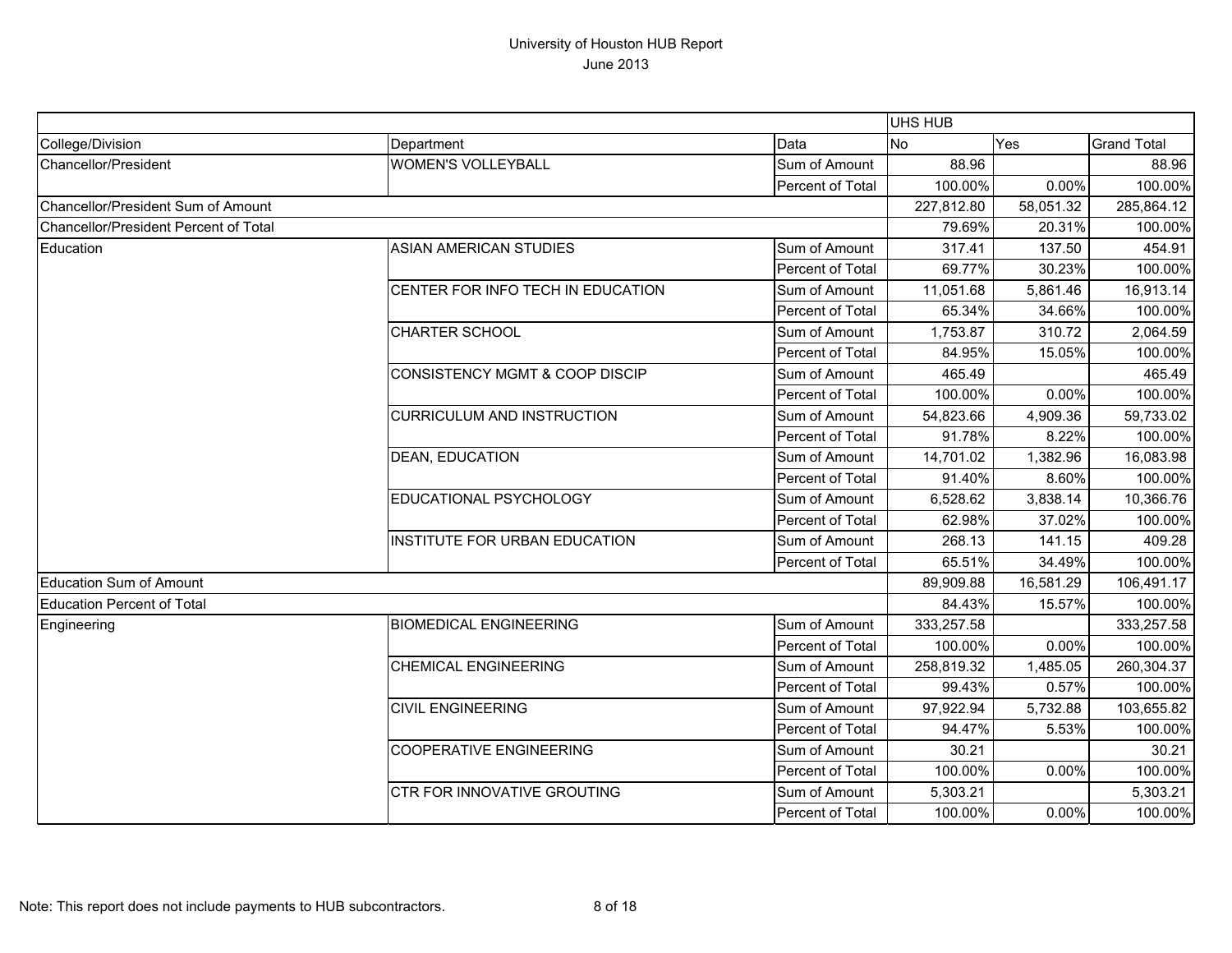|                                        |                                         |                  | UHS HUB      |           |                    |
|----------------------------------------|-----------------------------------------|------------------|--------------|-----------|--------------------|
| College/Division                       | Department                              | Data             | <b>No</b>    | Yes       | <b>Grand Total</b> |
| Engineering                            | <b>DEAN, ENGINEERING</b>                | Sum of Amount    | 96,323.60    | 2,152.55  | 98,476.15          |
|                                        |                                         | Percent of Total | 97.81%       | 2.19%     | 100.00%            |
|                                        | <b>ELECTRICAL ENGINEERING</b>           | Sum of Amount    | 181,676.26   | 14,852.53 | 196,528.79         |
|                                        |                                         | Percent of Total | 92.44%       | 7.56%     | 100.00%            |
|                                        | <b>ENGINEERING SERVICES</b>             | Sum of Amount    | 1,699.75     | 879.62    | 2,579.37           |
|                                        |                                         | Percent of Total | 65.90%       | 34.10%    | 100.00%            |
|                                        | <b>INDUSTRIAL ENGINEERING</b>           | Sum of Amount    | 5,566.42     | 719.41    | 6,285.83           |
|                                        |                                         | Percent of Total | 88.56%       | 11.44%    | 100.00%            |
|                                        | <b>INTEGRATED BIO &amp; NANO SYSTEM</b> | Sum of Amount    | 200.11       |           | 200.11             |
|                                        |                                         | Percent of Total | 100.00%      | 0.00%     | 100.00%            |
|                                        | <b>MECHANICAL ENGINEERING</b>           | Sum of Amount    | 103,833.43   | 25,579.38 | 129,412.81         |
|                                        |                                         | Percent of Total | 80.23%       | 19.77%    | 100.00%            |
|                                        | NATL CTR FOR AIRBORNE LASER MAPPING     | Sum of Amount    | 7,736.12     |           | 7,736.12           |
|                                        |                                         | Percent of Total | 100.00%      | 0.00%     | 100.00%            |
|                                        | <b>WIND ENERGY CENTER</b>               | Sum of Amount    | 4,002.69     |           | 4,002.69           |
|                                        |                                         | Percent of Total | 100.00%      | 0.00%     | 100.00%            |
| <b>Engineering Sum of Amount</b>       |                                         |                  | 1,096,371.64 | 51,401.42 | 1,147,773.06       |
| <b>Engineering Percent of Total</b>    |                                         |                  | 95.52%       | 4.48%     | 100.00%            |
| <b>Graduate College of Social Work</b> | ADMISSIONS-GCSW                         | Sum of Amount    | 164.90       | 15.99     | 180.89             |
|                                        |                                         | Percent of Total | 91.16%       | 8.84%     | 100.00%            |
|                                        | <b>ALUMNI &amp; CAREER SERVICES</b>     | Sum of Amount    |              | 233.18    | 233.18             |
|                                        |                                         | Percent of Total | 0.00%        | 100.00%   | 100.00%            |
|                                        | CHILD & FAMILY CENTER                   | Sum of Amount    | 2,646.23     | 200.56    | 2,846.79           |
|                                        |                                         | Percent of Total | 92.95%       | 7.05%     | 100.00%            |
|                                        | <b>CTR FOR HEALTH EQUITY &amp; EVAL</b> | Sum of Amount    | 139.71       |           | 139.71             |
|                                        |                                         | Percent of Total | 100.00%      | 0.00%     | 100.00%            |
|                                        | DEAN, SOCIAL WORK                       | Sum of Amount    | 4,406.15     | 497.90    | 4,904.05           |
|                                        |                                         | Percent of Total | 89.85%       | 10.15%    | 100.00%            |
|                                        | <b>FIELD OFFICE</b>                     | Sum of Amount    |              | 112.80    | 112.80             |
|                                        |                                         | Percent of Total | 0.00%        | 100.00%   | 100.00%            |
|                                        | <b>GCSW INFORMATION TECHNOLOGY</b>      | Sum of Amount    | 528.32       | 16.10     | 544.42             |
|                                        |                                         | Percent of Total | 97.04%       | 2.96%     | 100.00%            |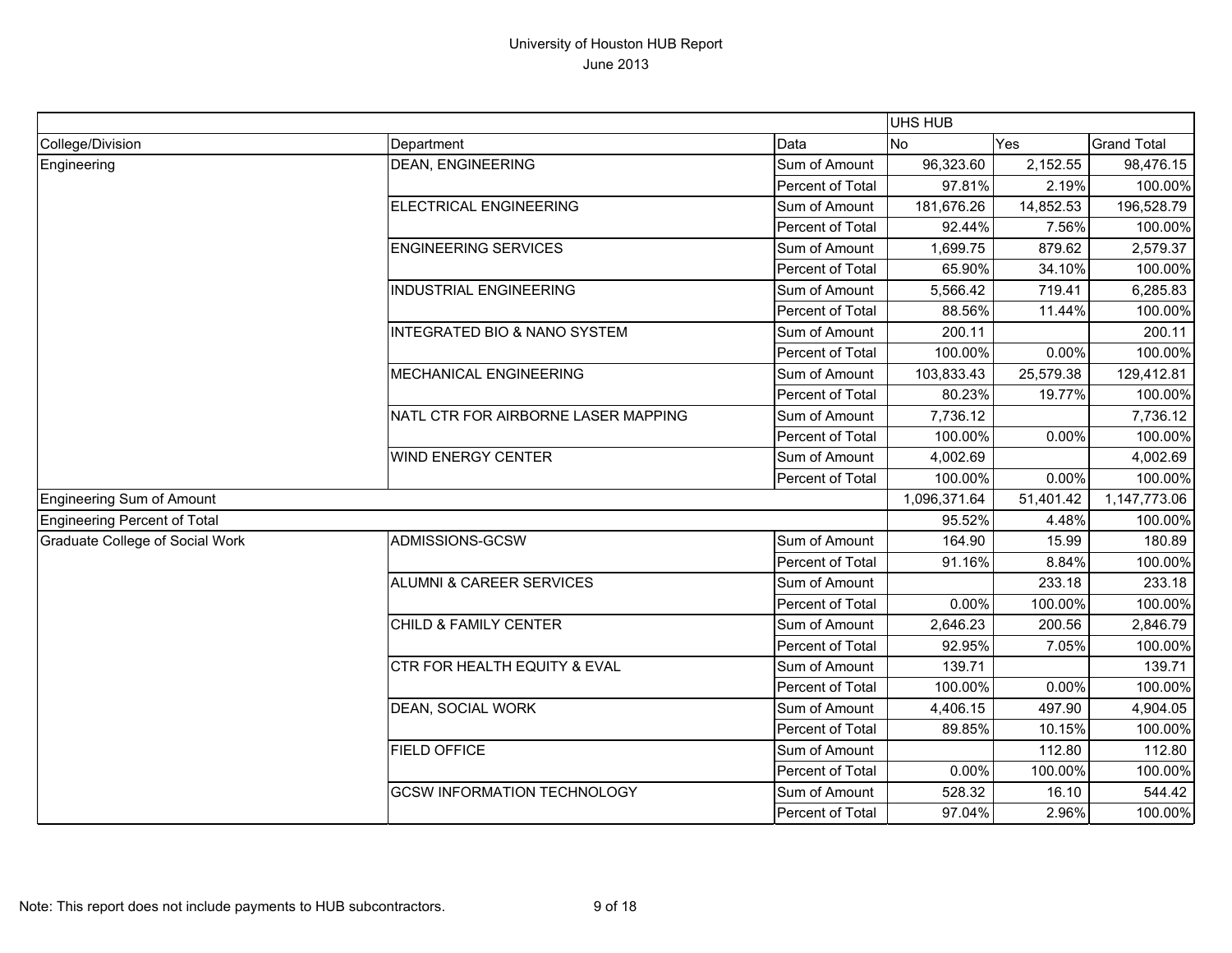|                                                  |                                 |                  | UHS HUB    |          |                    |
|--------------------------------------------------|---------------------------------|------------------|------------|----------|--------------------|
| College/Division                                 | Department                      | Data             | No         | Yes      | <b>Grand Total</b> |
| <b>Graduate College of Social Work</b>           | <b>GCSW STUDENT SERVICES</b>    | Sum of Amount    |            | 44.45    | 44.45              |
|                                                  |                                 | Percent of Total | 0.00%      | 100.00%  | 100.00%            |
|                                                  | PHD PROGRAM                     | Sum of Amount    | 8.28       |          | 8.28               |
|                                                  |                                 | Percent of Total | 100.00%    | 0.00%    | 100.00%            |
| Graduate College of Social Work Sum of Amount    |                                 |                  | 7,893.59   | 1,120.98 | 9,014.57           |
| Graduate College of Social Work Percent of Total |                                 |                  | 87.56%     | 12.44%   | 100.00%            |
| Honors College                                   | DEAN, HONORS COLLEGE            | Sum of Amount    | 40,424.12  | 943.72   | 41,367.84          |
|                                                  |                                 | Percent of Total | 97.72%     | 2.28%    | 100.00%            |
|                                                  | HOUSTON TEACHERS INSTITUTE      | Sum of Amount    | 165.04     |          | 165.04             |
|                                                  |                                 | Percent of Total | 100.00%    | 0.00%    | 100.00%            |
| Honors College Sum of Amount                     |                                 |                  | 40,589.16  | 943.72   | 41,532.88          |
| Honors College Percent of Total                  |                                 |                  | 97.73%     | 2.27%    | 100.00%            |
| Hotel and Restaurant Management                  | DEAN, HOTEL & RESTAURANT MANAG  | Sum of Amount    | 2,930.84   | 343.40   | 3,274.24           |
|                                                  |                                 | Percent of Total | 89.51%     | 10.49%   | 100.00%            |
|                                                  | HOTEL AND RESTAURANT MANAGEMENT | Sum of Amount    | 263,276.67 | 3,093.27 | 266,369.94         |
|                                                  |                                 | Percent of Total | 98.84%     | 1.16%    | 100.00%            |
| Hotel and Restaurant Management Sum of Amount    |                                 |                  | 266,207.51 | 3,436.67 | 269,644.18         |
| Hotel and Restaurant Management Percent of Total |                                 |                  | 98.73%     | 1.27%    | 100.00%            |
| Law Center                                       | <b>BLAKELEY INSTITUTE</b>       | Sum of Amount    | 7.64       |          | 7.64               |
|                                                  |                                 | Percent of Total | 100.00%    | 0.00%    | 100.00%            |
|                                                  | <b>BUSINESS SERVICES, LAW</b>   | Sum of Amount    | 16,286.91  | 6,206.37 | 22,493.28          |
|                                                  |                                 | Percent of Total | 72.41%     | 27.59%   | 100.00%            |
|                                                  | <b>CAREER SERVICES, LAW</b>     | Sum of Amount    | 636.11     | 639.48   | 1,275.59           |
|                                                  |                                 | Percent of Total | 49.87%     | 50.13%   | 100.00%            |
|                                                  | CHILDREN, LAW & POLICY          | Sum of Amount    | 531.75     |          | 531.75             |
|                                                  |                                 | Percent of Total | 100.00%    | 0.00%    | 100.00%            |
|                                                  | DEAN, LAW                       | Sum of Amount    | 6.01       | 137.68   | 143.69             |
|                                                  |                                 | Percent of Total | 4.18%      | 95.82%   | 100.00%            |
|                                                  | <b>EXTERNAL AFFAIRS, LAW</b>    | Sum of Amount    | 554.00     |          | 554.00             |
|                                                  |                                 | Percent of Total | 100.00%    | 0.00%    | 100.00%            |
|                                                  | FACILITIES, LAW                 | Sum of Amount    |            | 368.00   | 368.00             |
|                                                  |                                 | Percent of Total | 0.00%      | 100.00%  | 100.00%            |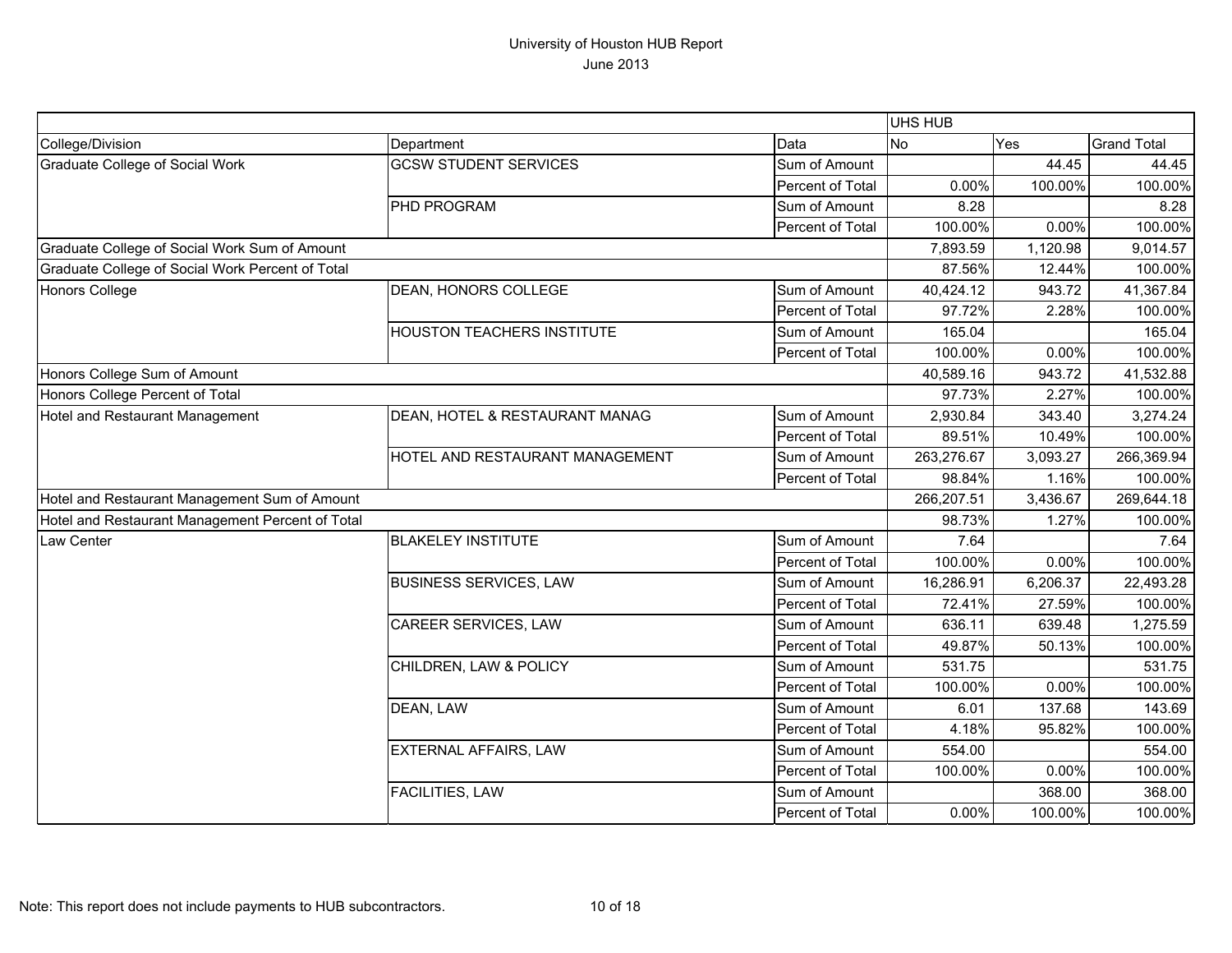|                                  |                                          |                  | UHS HUB   |           |                    |
|----------------------------------|------------------------------------------|------------------|-----------|-----------|--------------------|
| College/Division                 | Department                               | Data             | <b>No</b> | Yes       | <b>Grand Total</b> |
| Law Center                       | <b>FACULTY SUPPORT LAW</b>               | Sum of Amount    | 4,347.60  | 456.61    | 4,804.21           |
|                                  |                                          | Percent of Total | 90.50%    | 9.50%     | 100.00%            |
|                                  | <b>HEALTH LAW &amp; POLICY INSTITUTE</b> | Sum of Amount    | 201.94    |           | 201.94             |
|                                  |                                          | Percent of Total | 100.00%   | 0.00%     | 100.00%            |
|                                  | INST OF HIGHER EDU & GOVERNANCE LAW      | Sum of Amount    | 55.76     | 406.47    | 462.23             |
|                                  |                                          | Percent of Total | 12.06%    | 87.94%    | 100.00%            |
|                                  | LAW INFORMATION TECHNOLOGY               | Sum of Amount    | 3,514.77  | 702.08    | 4,216.85           |
|                                  |                                          | Percent of Total | 83.35%    | 16.65%    | 100.00%            |
|                                  | <b>LAW LIBRARY</b>                       | Sum of Amount    | 4,368.47  | 264.56    | 4,633.03           |
|                                  |                                          | Percent of Total | 94.29%    | 5.71%     | 100.00%            |
|                                  | LEGAL AID CLINIC, LAW                    | Sum of Amount    | 592.47    | 133.81    | 726.28             |
|                                  |                                          | Percent of Total | 81.58%    | 18.42%    | 100.00%            |
|                                  | PUBLIC RELS & MARKETING, LAW             | Sum of Amount    | 5,425.00  | 38.40     | 5,463.40           |
|                                  |                                          | Percent of Total | 99.30%    | 0.70%     | 100.00%            |
|                                  | STUDENT SERVICES, LAW                    | Sum of Amount    | 17,262.20 | 2,086.15  | 19,348.35          |
|                                  |                                          | Percent of Total | 89.22%    | 10.78%    | 100.00%            |
| Law Center Sum of Amount         |                                          |                  | 53,790.63 | 11,439.61 | 65,230.24          |
| Law Center Percent of Total      |                                          |                  | 82.46%    | 17.54%    | 100.00%            |
| Liberal Arts and Social Sciences | <b>AEROSPACE STUDIES</b>                 | Sum of Amount    | 171.93    | 1,577.18  | 1,749.11           |
|                                  |                                          | Percent of Total | 9.83%     | 90.17%    | 100.00%            |
|                                  | AFRICAN-AMERICAN STUDIES                 | Sum of Amount    | 310.25    | 964.61    | 1,274.86           |
|                                  |                                          | Percent of Total | 24.34%    | 75.66%    | 100.00%            |
|                                  | <b>ART</b>                               | Sum of Amount    | 14,155.88 | 247.71    | 14,403.59          |
|                                  |                                          | Percent of Total | 98.28%    | 1.72%     | 100.00%            |
|                                  | <b>ARTE PUBLICO</b>                      | Sum of Amount    | 35,666.97 |           | 35,666.97          |
|                                  |                                          | Percent of Total | 100.00%   | 0.00%     | 100.00%            |
|                                  | <b>BAND</b>                              | Sum of Amount    | 18,909.48 |           | 18,909.48          |
|                                  |                                          | Percent of Total | 100.00%   | 0.00%     | 100.00%            |
|                                  | <b>BLAFFER GALLERY</b>                   | Sum of Amount    | 12,512.51 | 478.71    | 12,991.22          |
|                                  |                                          | Percent of Total | 96.32%    | 3.68%     | 100.00%            |
|                                  | CENTER FOR PUBLIC HISTORY                | Sum of Amount    | 3,752.77  | 2,207.02  | 5,959.79           |
|                                  |                                          | Percent of Total | 62.97%    | 37.03%    | 100.00%            |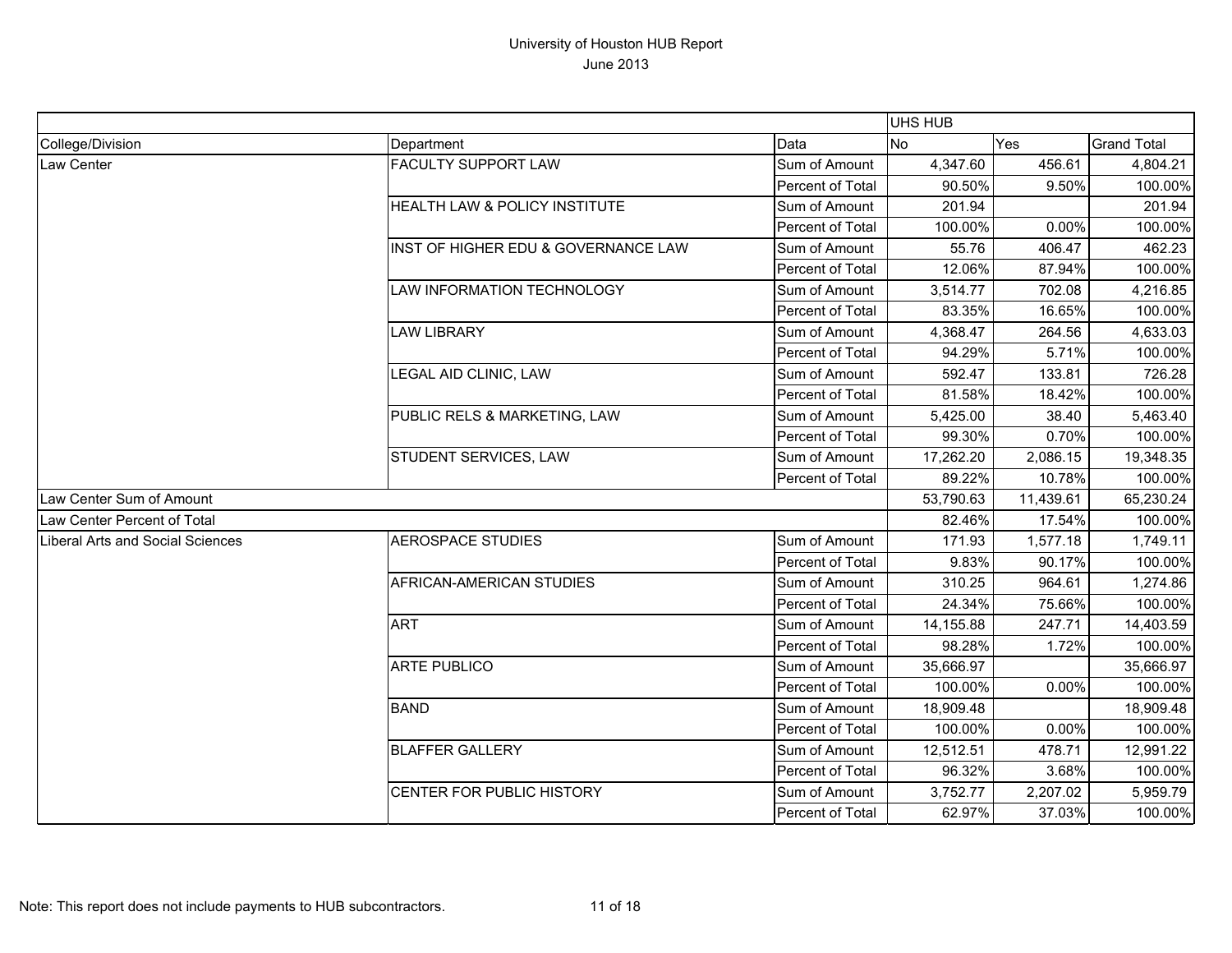|                                  |                                  |                  | <b>UHS HUB</b> |           |                    |
|----------------------------------|----------------------------------|------------------|----------------|-----------|--------------------|
| College/Division                 | Department                       | Data             | <b>No</b>      | Yes       | <b>Grand Total</b> |
| Liberal Arts and Social Sciences | CENTER FOR PUBLIC POLICY         | Sum of Amount    | 8,818.63       | 571.77    | 9,390.40           |
|                                  |                                  | Percent of Total | 93.91%         | 6.09%     | 100.00%            |
|                                  | <b>COMMUNICATION</b>             | Sum of Amount    | 3,782.44       | 546.74    | 4,329.18           |
|                                  |                                  | Percent of Total | 87.37%         | 12.63%    | 100.00%            |
|                                  | <b>COMMUNICATIONS DISORDERS</b>  | Sum of Amount    | 11,495.25      | 515.42    | 12,010.67          |
|                                  |                                  | Percent of Total | 95.71%         | 4.29%     | 100.00%            |
|                                  | COMPARATIVE CULTURAL STUDIES     | Sum of Amount    | 1,323.20       | 47.86     | 1,371.06           |
|                                  |                                  | Percent of Total | 96.51%         | 3.49%     | 100.00%            |
|                                  | <b>CWMCA CENTER FOR THE ARTS</b> | Sum of Amount    | 1,023.41       | 454.52    | 1,477.93           |
|                                  |                                  | Percent of Total | 69.25%         | 30.75%    | 100.00%            |
|                                  | DEAN, LIBERAL ARTS & SOC SCI     | Sum of Amount    | 61,331.24      | 8,119.60  | 69,450.84          |
|                                  |                                  | Percent of Total | 88.31%         | 11.69%    | 100.00%            |
|                                  | <b>ECONOMICS</b>                 | Sum of Amount    | 1,257.09       | 1,250.02  | 2,507.11           |
|                                  |                                  | Percent of Total | 50.14%         | 49.86%    | 100.00%            |
|                                  | <b>ENGLISH</b>                   | Sum of Amount    | 24,898.43      | 17,890.65 | 42,789.08          |
|                                  |                                  | Percent of Total | 58.19%         | 41.81%    | 100.00%            |
|                                  | HEALTH AND HUMAN PERFORMANCE     | Sum of Amount    | 20,072.00      | 543.85    | 20,615.85          |
|                                  |                                  | Percent of Total | 97.36%         | 2.64%     | 100.00%            |
|                                  | <b>HISPANIC STUDIES</b>          | Sum of Amount    | 1,909.72       |           | 1,909.72           |
|                                  |                                  | Percent of Total | 100.00%        | 0.00%     | 100.00%            |
|                                  | <b>HISTORY</b>                   | Sum of Amount    | 4,987.41       |           | 4,987.41           |
|                                  |                                  | Percent of Total | 100.00%        | 0.00%     | 100.00%            |
|                                  | <b>MEXICAN-AMERICAN STUDIES</b>  | Sum of Amount    | 3,808.13       | 396.66    | 4,204.79           |
|                                  |                                  | Percent of Total | 90.57%         | 9.43%     | 100.00%            |
|                                  | <b>MILITARY SCIENCE</b>          | Sum of Amount    | 468.29         |           | 468.29             |
|                                  |                                  | Percent of Total | 100.00%        | 0.00%     | 100.00%            |
|                                  | MODERN AND CLASSICAL LANGUAGES   | Sum of Amount    | 2,934.82       | 2,146.26  | 5,081.08           |
|                                  |                                  | Percent of Total | 57.76%         | 42.24%    | 100.00%            |
|                                  | <b>MUSIC</b>                     | Sum of Amount    | 37,886.10      | 1,746.66  | 39,632.76          |
|                                  |                                  | Percent of Total | 95.59%         | 4.41%     | 100.00%            |
|                                  | PHILOSOPHY                       | Sum of Amount    | 275.74         |           | 275.74             |
|                                  |                                  | Percent of Total | 100.00%        | 0.00%     | 100.00%            |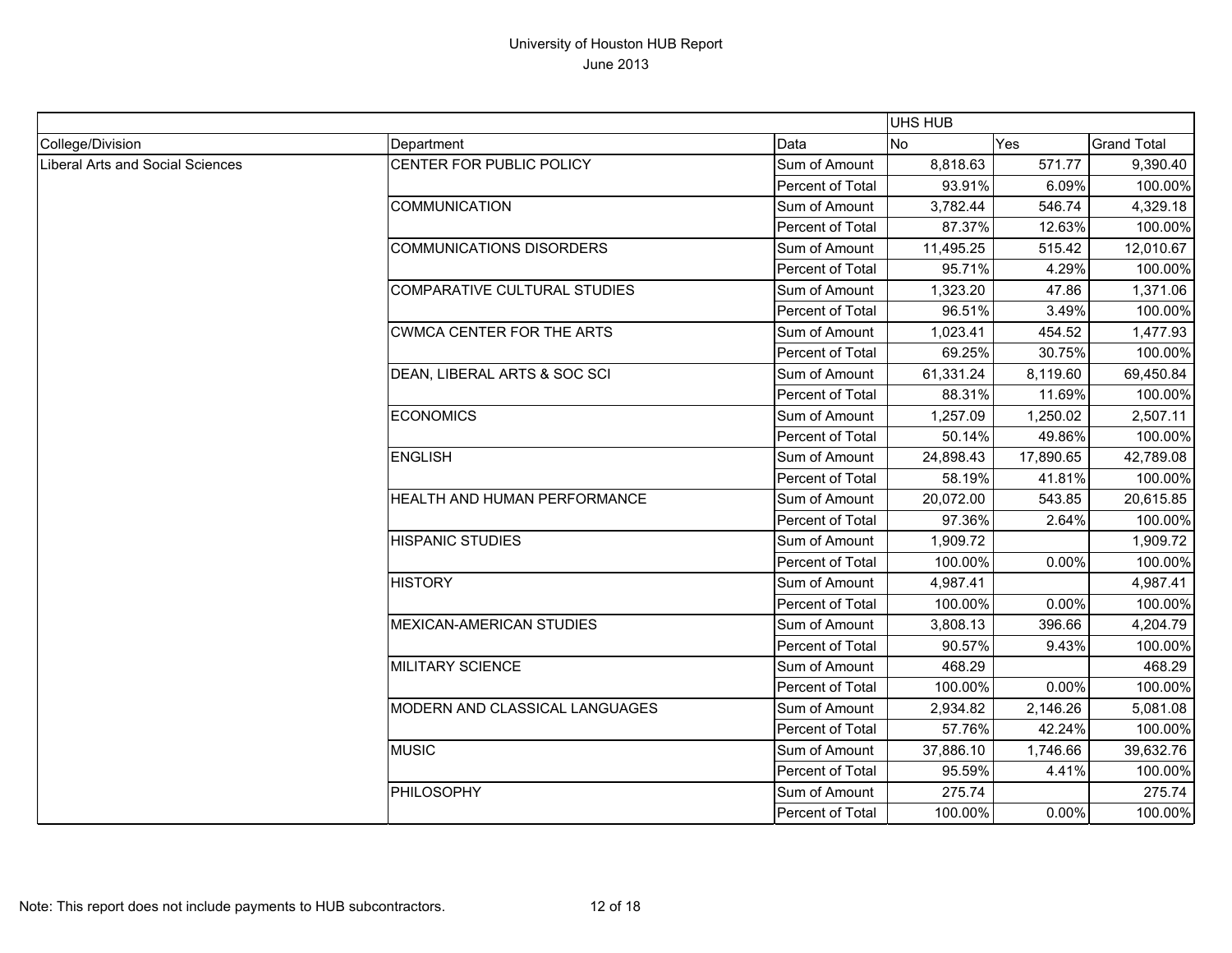|                                                   |                                            |                         | UHS HUB      |           |                    |
|---------------------------------------------------|--------------------------------------------|-------------------------|--------------|-----------|--------------------|
| College/Division                                  | Department                                 | Data                    | <b>No</b>    | Yes       | <b>Grand Total</b> |
| Liberal Arts and Social Sciences                  | POLITICAL SCIENCE                          | Sum of Amount           | 1,064.96     | 1,578.34  | 2,643.30           |
|                                                   |                                            | Percent of Total        | 40.29%       | 59.71%    | 100.00%            |
|                                                   | <b>PSYCHOLOGY</b>                          | Sum of Amount           | 9,166.57     | 20,809.45 | 29,976.02          |
|                                                   |                                            | <b>Percent of Total</b> | 30.58%       | 69.42%    | 100.00%            |
|                                                   | <b>SOCIOLOGY</b>                           | Sum of Amount           | 355.55       | 173.45    | 529.00             |
|                                                   |                                            | Percent of Total        | 67.21%       | 32.79%    | 100.00%            |
|                                                   | <b>THEATER</b>                             | Sum of Amount           | 17,823.57    | 1,383.64  | 19,207.21          |
|                                                   |                                            | Percent of Total        | 92.80%       | 7.20%     | 100.00%            |
|                                                   | <b>WOMEN'S STUDIES PROGRAM</b>             | Sum of Amount           | 2,250.00     |           | 2,250.00           |
|                                                   |                                            | Percent of Total        | 100.00%      | 0.00%     | 100.00%            |
| Liberal Arts and Social Sciences Sum of Amount    |                                            |                         | 302,412.34   | 63,650.12 | 366,062.46         |
| Liberal Arts and Social Sciences Percent of Total |                                            |                         | 82.61%       | 17.39%    | 100.00%            |
| Library                                           | UNIVERSITY LIBRARIES                       | Sum of Amount           | 653,558.87   | 8,824.76  | 662,383.63         |
|                                                   |                                            | Percent of Total        | 98.67%       | 1.33%     | 100.00%            |
| Library Sum of Amount                             |                                            |                         | 653,558.87   | 8,824.76  | 662,383.63         |
| <b>Library Percent of Total</b>                   |                                            |                         | 98.67%       | 1.33%     | 100.00%            |
| Natural Science and Mathematics                   | <b>BIOLOGY &amp; BIOCHEMISTRY</b>          | Sum of Amount           | 132, 194. 27 | 3,328.84  | 135,523.11         |
|                                                   |                                            | Percent of Total        | 97.54%       | 2.46%     | 100.00%            |
|                                                   | <b>CHEMISTRY</b>                           | Sum of Amount           | 93,127.80    | 10,137.94 | 103,265.74         |
|                                                   |                                            | Percent of Total        | 90.18%       | 9.82%     | 100.00%            |
|                                                   | <b>COMPUTER SCIENCE</b>                    | Sum of Amount           | 31,783.19    | 1,365.91  | 33,149.10          |
|                                                   |                                            | Percent of Total        | 95.88%       | 4.12%     | 100.00%            |
|                                                   | CTR FOR APPLIED GEOSC & ENERGY (CAGE)      | Sum of Amount           | 8,499.30     |           | 8,499.30           |
|                                                   |                                            | Percent of Total        | 100.00%      | 0.00%     | 100.00%            |
|                                                   | CTR FOR NUCLEAR RECEPTORS & CELL SIGNALING | Sum of Amount           | 98,501.76    | 49.96     | 98,551.72          |
|                                                   |                                            | Percent of Total        | 99.95%       | 0.05%     | 100.00%            |
|                                                   | DEAN, NATURAL SCIENCE & MATHE              | Sum of Amount           | 49,159.12    | 656.17    | 49,815.29          |
|                                                   |                                            | Percent of Total        | 98.68%       | 1.32%     | 100.00%            |
|                                                   | EARTH AND ATMOSPHERIC SCIENCES             | Sum of Amount           | 43,144.29    | 1,701.17  | 44,845.46          |
|                                                   |                                            | Percent of Total        | 96.21%       | 3.79%     | 100.00%            |
|                                                   | INST FOR CLIMATE/ATMOSPHERIC SCIENCE (CAS) | Sum of Amount           | 13,450.64    | 232.72    | 13,683.36          |
|                                                   |                                            | Percent of Total        | 98.30%       | 1.70%     | 100.00%            |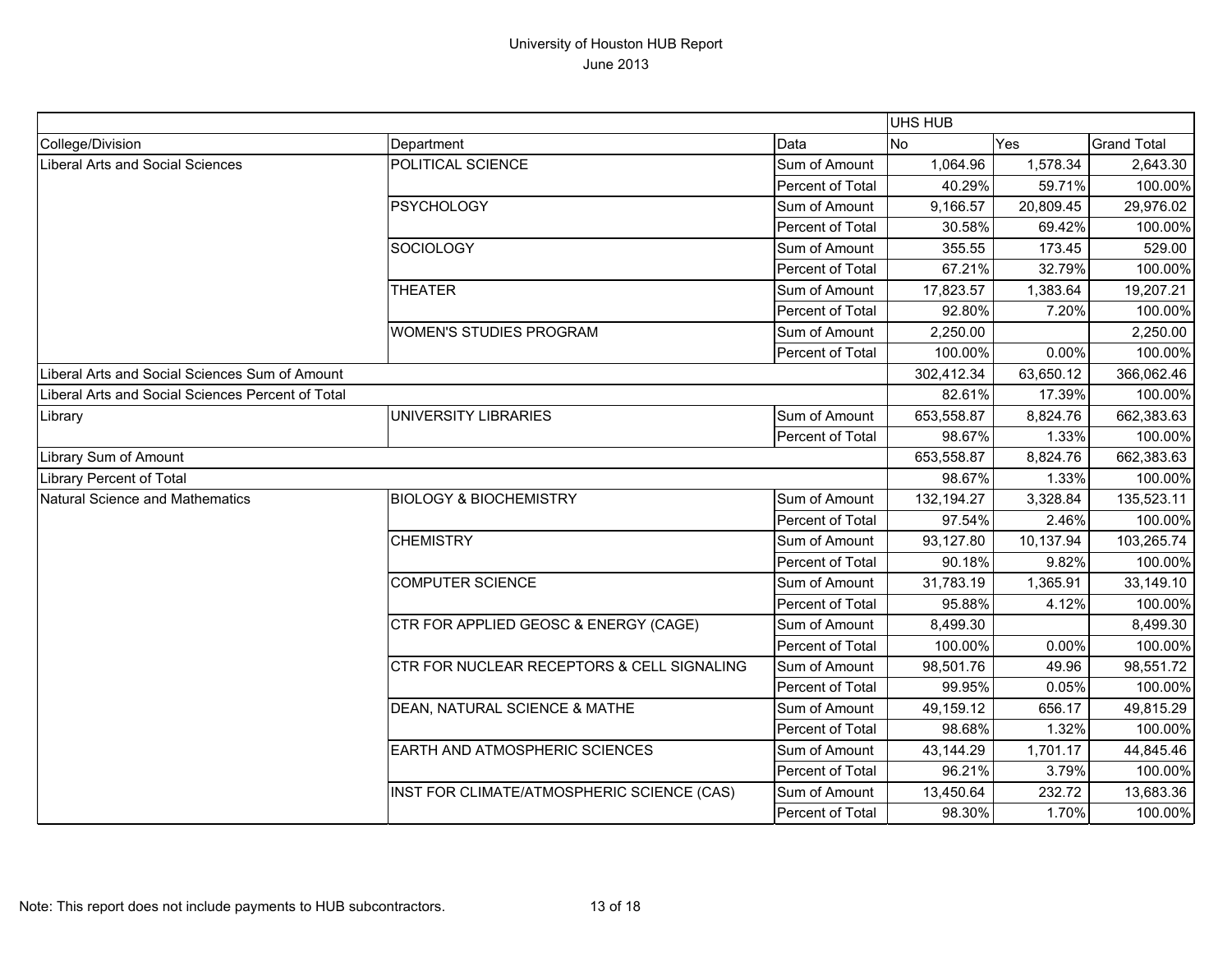|                                                  |                                           |                  | UHS HUB    |             |                    |
|--------------------------------------------------|-------------------------------------------|------------------|------------|-------------|--------------------|
| College/Division                                 | Department                                | Data             | <b>No</b>  | Yes         | <b>Grand Total</b> |
| Natural Science and Mathematics                  | <b>MATHEMATICS</b>                        | Sum of Amount    | 11,892.09  | 7,390.58    | 19,282.67          |
|                                                  |                                           | Percent of Total | 61.67%     | 38.33%      | 100.00%            |
|                                                  | <b>PHYSICS</b>                            | Sum of Amount    | 107,064.63 | 5,131.63    | 112,196.26         |
|                                                  |                                           | Percent of Total | 95.43%     | 4.57%       | 100.00%            |
| Natural Science and Mathematics Sum of Amount    |                                           | 588,817.09       | 29,994.92  | 618,812.01  |                    |
| Natural Science and Mathematics Percent of Total |                                           |                  | 95.15%     | 4.85%       | 100.00%            |
| Optometry                                        | <b>DEAN, OPTOMETRY</b>                    | Sum of Amount    | 17,931.35  | (6, 166.50) | 11,764.85          |
|                                                  |                                           | Percent of Total | 152.41%    | $-52.41%$   | 100.00%            |
|                                                  | OPT VISION SCIENCES                       | Sum of Amount    | 31,508.34  | 1,607.24    | 33,115.58          |
|                                                  |                                           | Percent of Total | 95.15%     | 4.85%       | 100.00%            |
|                                                  | <b>OPTOMETRY CLINIC</b>                   | Sum of Amount    | 246,798.46 | 116,184.74  | 362,983.20         |
|                                                  |                                           | Percent of Total | 67.99%     | 32.01%      | 100.00%            |
| Optometry Sum of Amount                          |                                           |                  | 296,238.15 | 111,625.48  | 407,863.63         |
| Optometry Percent of Total                       |                                           |                  | 72.63%     | 27.37%      | 100.00%            |
| Pharmacy                                         | <b>CLINICAL PHARMACY &amp; ADMINISTRA</b> | Sum of Amount    | 39,390.45  | 508.64      | 39,899.09          |
|                                                  |                                           | Percent of Total | 98.73%     | 1.27%       | 100.00%            |
|                                                  | <b>DEAN, PHARMACY</b>                     | Sum of Amount    | 45,856.09  | 11,900.57   | 57,756.66          |
|                                                  |                                           | Percent of Total | 79.40%     | 20.60%      | 100.00%            |
|                                                  | INSTITUTE FOR DRUG EDUCATION              | Sum of Amount    | 2,642.75   |             | 2,642.75           |
|                                                  |                                           | Percent of Total | 100.00%    | 0.00%       | 100.00%            |
|                                                  | PHARMACOLOGICAL & PHARMACEUTIC            | Sum of Amount    | 46,851.89  | 526.88      | 47,378.77          |
|                                                  |                                           | Percent of Total | 98.89%     | 1.11%       | 100.00%            |
|                                                  | <b>STUDENT SERVICES PHARMACY</b>          | Sum of Amount    | 164.45     |             | 164.45             |
|                                                  |                                           | Percent of Total | 100.00%    | 0.00%       | 100.00%            |
| Pharmacy Sum of Amount                           |                                           |                  | 134,905.63 | 12,936.09   | 147,841.72         |
| Pharmacy Percent of Total                        |                                           |                  | 91.25%     | 8.75%       | 100.00%            |
| Research                                         | <b>ANIMAL CARE OPERATIONS</b>             | Sum of Amount    | 20,877.40  | 9,452.42    | 30,329.82          |
|                                                  |                                           | Percent of Total | 68.83%     | 31.17%      | 100.00%            |
|                                                  | <b>BIOLOGY OF BEHAVIOR INSTITUTE</b>      | Sum of Amount    |            | 63.75       | 63.75              |
|                                                  |                                           | Percent of Total | 0.00%      | 100.00%     | 100.00%            |
|                                                  | CENTER FOR ADVANCED MATERIALS             | Sum of Amount    | 2,054.84   |             | 2,054.84           |
|                                                  |                                           | Percent of Total | 100.00%    | 0.00%       | 100.00%            |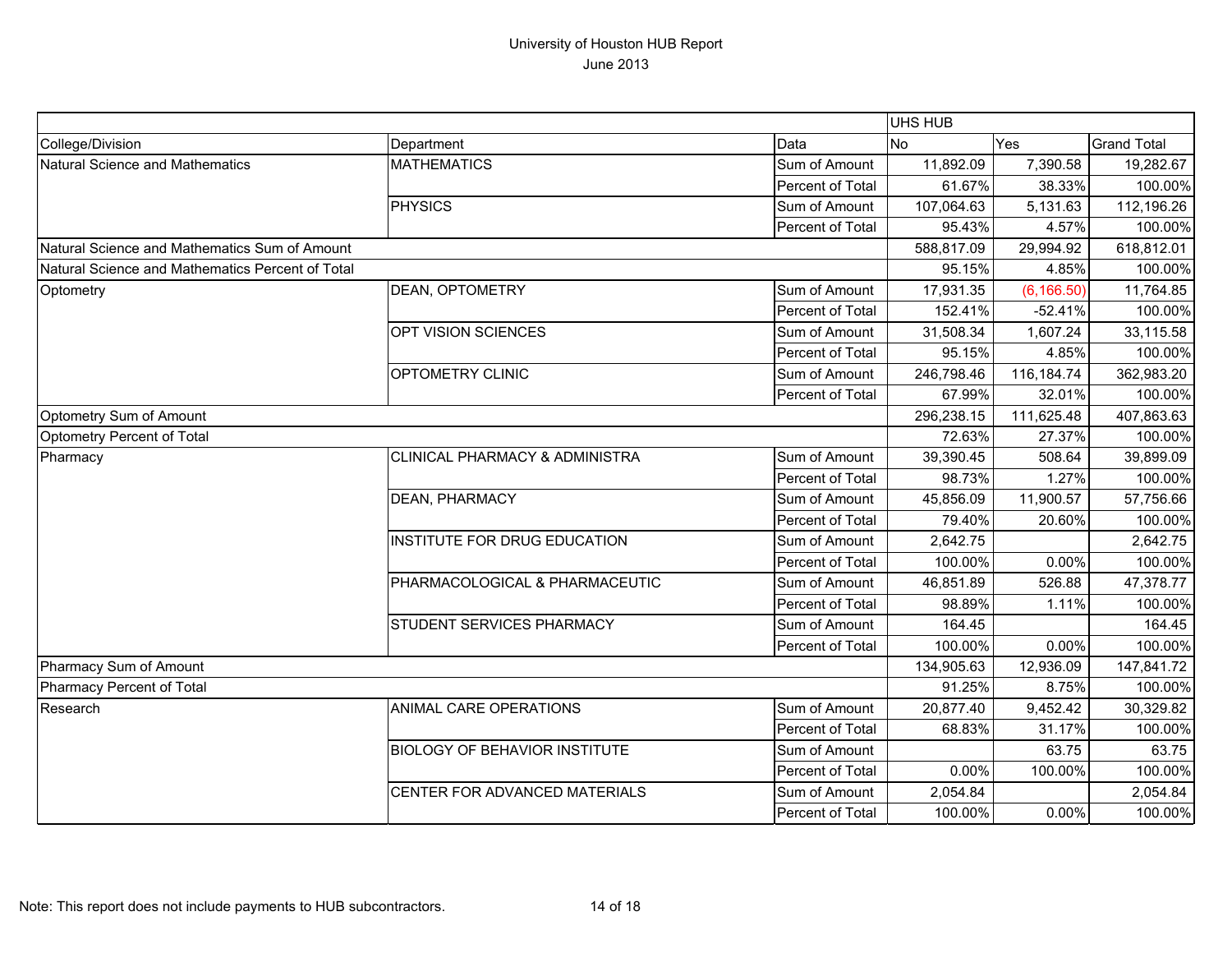|                                  |                                         | <b>UHS HUB</b>   |            |           |                    |
|----------------------------------|-----------------------------------------|------------------|------------|-----------|--------------------|
| College/Division                 | Department                              | Data             | No         | Yes       | <b>Grand Total</b> |
| Research                         | <b>CTR FOR BIOMED/ENVIRON GENOMIC</b>   | Sum of Amount    | 16.92      |           | 16.92              |
|                                  |                                         | Percent of Total | 100.00%    | 0.00%     | 100.00%            |
|                                  | CTR NEURO AND BIOMECH RESEARCH          | Sum of Amount    | 533.30     | 199.00    | 732.30             |
|                                  |                                         | Percent of Total | 72.83%     | 27.17%    | 100.00%            |
|                                  | <b>GRANTS AND CONTRACTS</b>             | Sum of Amount    | 2,104.34   | 359.55    | 2,463.89           |
|                                  |                                         | Percent of Total | 85.41%     | 14.59%    | 100.00%            |
|                                  | <b>HOUSTON COASTAL CENTER</b>           | Sum of Amount    | 382.90     |           | 382.90             |
|                                  |                                         | Percent of Total | 100.00%    | 0.00%     | 100.00%            |
|                                  | INSTITUTE FOR MOLECULAR DESIGN          | Sum of Amount    | 2,321.40   |           | 2,321.40           |
|                                  |                                         | Percent of Total | 100.00%    | 0.00%     | 100.00%            |
|                                  | OFFICE OF TECHNOLOGY MANAGEMENT         | Sum of Amount    | 1,051.61   | 249.00    | 1,300.61           |
|                                  |                                         | Percent of Total | 80.86%     | 19.14%    | 100.00%            |
|                                  | <b>RESEARCH DIVISION OFFICE</b>         | Sum of Amount    | 13,513.84  | 766.99    | 14,280.83          |
|                                  |                                         | Percent of Total | 94.63%     | 5.37%     | 100.00%            |
|                                  | <b>RESEARCH FINANCIAL SERVICES</b>      | Sum of Amount    | (3.62)     |           | (3.62)             |
|                                  |                                         | Percent of Total | 100.00%    | 0.00%     | 100.00%            |
|                                  | <b>RESEARCH INFORMATION CENTER</b>      | Sum of Amount    | 14,620.04  | 17.19     | 14,637.23          |
|                                  |                                         | Percent of Total | 99.88%     | 0.12%     | 100.00%            |
|                                  | RESEARCH POLICIES/COMPLIANCE/COMMITTEES | Sum of Amount    | 354.95     | 114.50    | 469.45             |
|                                  |                                         | Percent of Total | 75.61%     | 24.39%    | 100.00%            |
|                                  | <b>TIMES</b>                            | Sum of Amount    | 15,252.13  | 2,394.57  | 17,646.70          |
|                                  |                                         | Percent of Total | 86.43%     | 13.57%    | 100.00%            |
|                                  | TX CTR SUPERCONDUCTIVITY AT UH          | Sum of Amount    | 34,274.28  | 4,241.28  | 38,515.56          |
|                                  |                                         | Percent of Total | 88.99%     | 11.01%    | 100.00%            |
|                                  | TX LEARNING/COMPUTATIONAL CTR           | Sum of Amount    | 15,566.59  | 4,229.19  | 19,795.78          |
|                                  |                                         | Percent of Total | 78.64%     | 21.36%    | 100.00%            |
|                                  | TX OBESITY RESEARCH CENTER              | Sum of Amount    | 5,283.86   | 908.78    | 6,192.64           |
|                                  |                                         | Percent of Total | 85.32%     | 14.68%    | 100.00%            |
| Research Sum of Amount           |                                         |                  | 128,204.78 | 22,996.22 | 151,201.00         |
| <b>Research Percent of Total</b> |                                         | 84.79%           | 15.21%     | 100.00%   |                    |
| <b>Student Affairs</b>           | <b>CAMPUS RECREATION</b>                | Sum of Amount    | 17,900.44  | 5,558.74  | 23,459.18          |
|                                  |                                         | Percent of Total | 76.30%     | 23.70%    | 100.00%            |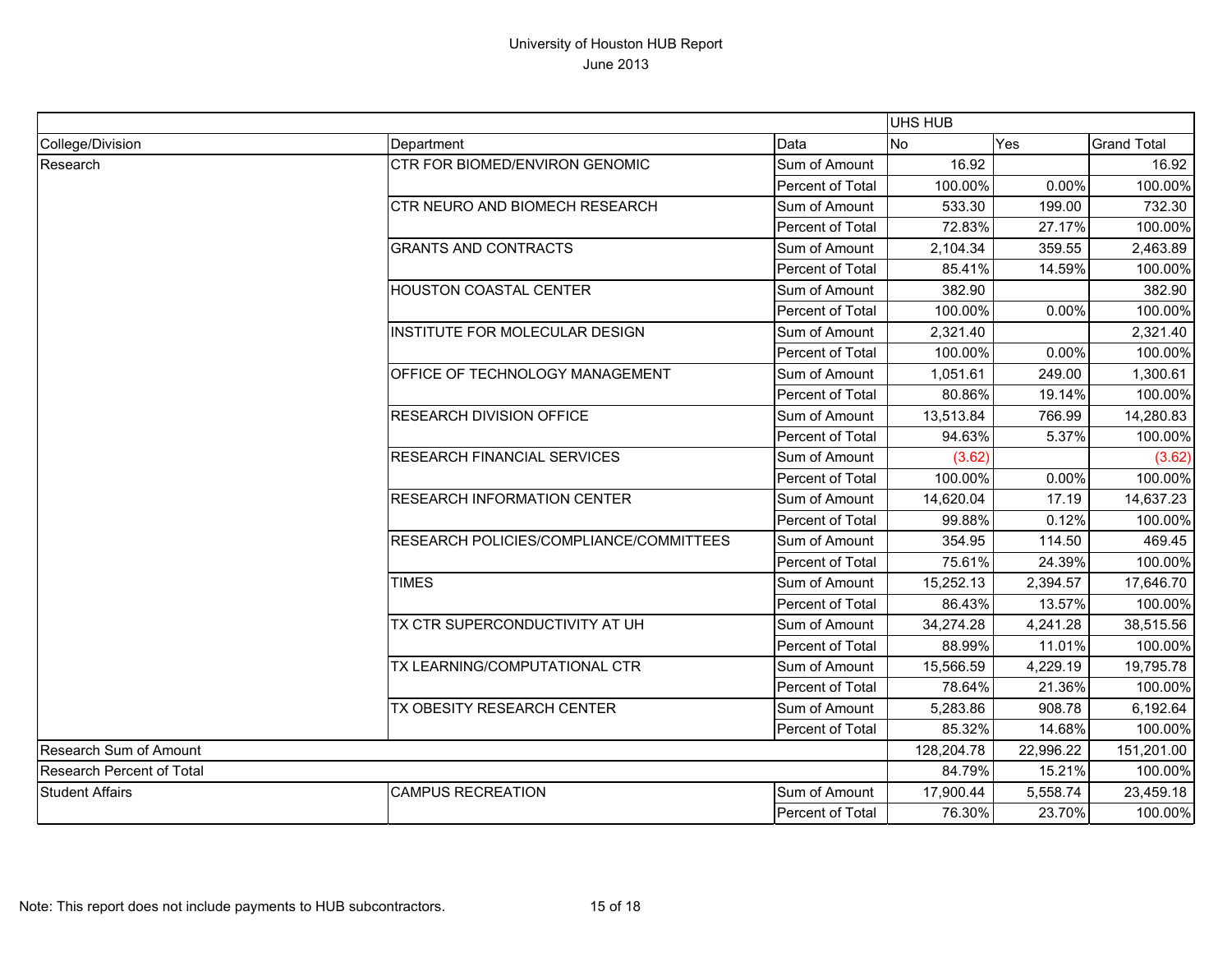|                                  |                                       |                  | UHS HUB    |           |                    |
|----------------------------------|---------------------------------------|------------------|------------|-----------|--------------------|
| College/Division                 | Department                            | Data             | <b>No</b>  | Yes       | <b>Grand Total</b> |
| <b>Student Affairs</b>           | CENTER FOR STUDENT INVOLVEMENT        | Sum of Amount    | 20,418.44  | 1,112.40  | 21,530.84          |
|                                  |                                       | Percent of Total | 94.83%     | 5.17%     | 100.00%            |
|                                  | <b>CHILDREN'S LEARNING CENTER</b>     | Sum of Amount    | 6,363.67   | 1,969.68  | 8,333.35           |
|                                  |                                       | Percent of Total | 76.36%     | 23.64%    | 100.00%            |
|                                  | <b>COUNSELING AND PSYCH SVCS</b>      | Sum of Amount    | 1,576.94   | 1,042.65  | 2,619.59           |
|                                  |                                       | Percent of Total | 60.20%     | 39.80%    | 100.00%            |
|                                  | <b>CTR FOR LEADERSHIP &amp; FSL</b>   | Sum of Amount    | 196.68     | 167.05    | 363.73             |
|                                  |                                       | Percent of Total | 54.07%     | 45.93%    | 100.00%            |
|                                  | <b>DEAN OF STUDENTS</b>               | Sum of Amount    | 4,300.69   | 110.58    | 4,411.27           |
|                                  |                                       | Percent of Total | 97.49%     | 2.51%     | 100.00%            |
|                                  | <b>RELIGION CENTER</b>                | Sum of Amount    | 1,974.00   |           | 1,974.00           |
|                                  |                                       | Percent of Total | 100.00%    | 0.00%     | 100.00%            |
|                                  | <b>RESIDENTIAL LIFE &amp; HOUSING</b> | Sum of Amount    | 65,768.38  | 2,684.42  | 68,452.80          |
|                                  |                                       | Percent of Total | 96.08%     | 3.92%     | 100.00%            |
|                                  | <b>STUDENT AFFAIRS</b>                | Sum of Amount    | 3,340.09   | 1,573.10  | 4,913.19           |
|                                  |                                       | Percent of Total | 67.98%     | 32.02%    | 100.00%            |
|                                  | <b>STUDENT HEALTH CENTER</b>          | Sum of Amount    | 22,403.42  | 726.37    | 23,129.79          |
|                                  |                                       | Percent of Total | 96.86%     | 3.14%     | 100.00%            |
|                                  | <b>STUDENT PUBLICATIONS</b>           | Sum of Amount    | 23,116.60  | 216.16    | 23,332.76          |
|                                  |                                       | Percent of Total | 99.07%     | 0.93%     | 100.00%            |
|                                  | UNIVERSITY CAREER SERVICES            | Sum of Amount    | 598.94     | 826.28    | 1,425.22           |
|                                  |                                       | Percent of Total | 42.02%     | 57.98%    | 100.00%            |
|                                  | UNIVERSITY CENTER                     | Sum of Amount    | 11,306.41  | 1,206.28  | 12,512.69          |
|                                  |                                       | Percent of Total | 90.36%     | 9.64%     | 100.00%            |
|                                  | <b>URBAN EXPERIENCE VPSA</b>          | Sum of Amount    | 677.26     | 1,486.35  | 2,163.61           |
|                                  |                                       | Percent of Total | 31.30%     | 68.70%    | 100.00%            |
| Student Affairs Sum of Amount    |                                       |                  | 179,941.96 | 18,680.06 | 198,622.02         |
| Student Affairs Percent of Total |                                       | 90.60%           | 9.40%      | 100.00%   |                    |
| Technology                       | CENTER FOR APPLIED TECHNOLOGY         | Sum of Amount    | 45,465.00  |           | 45,465.00          |
|                                  |                                       | Percent of Total | 100.00%    | 0.00%     | 100.00%            |
|                                  | CENTER FOR FUTURE OF HEALTH           | Sum of Amount    | 2,880.58   |           | 2,880.58           |
|                                  |                                       | Percent of Total | 100.00%    | 0.00%     | 100.00%            |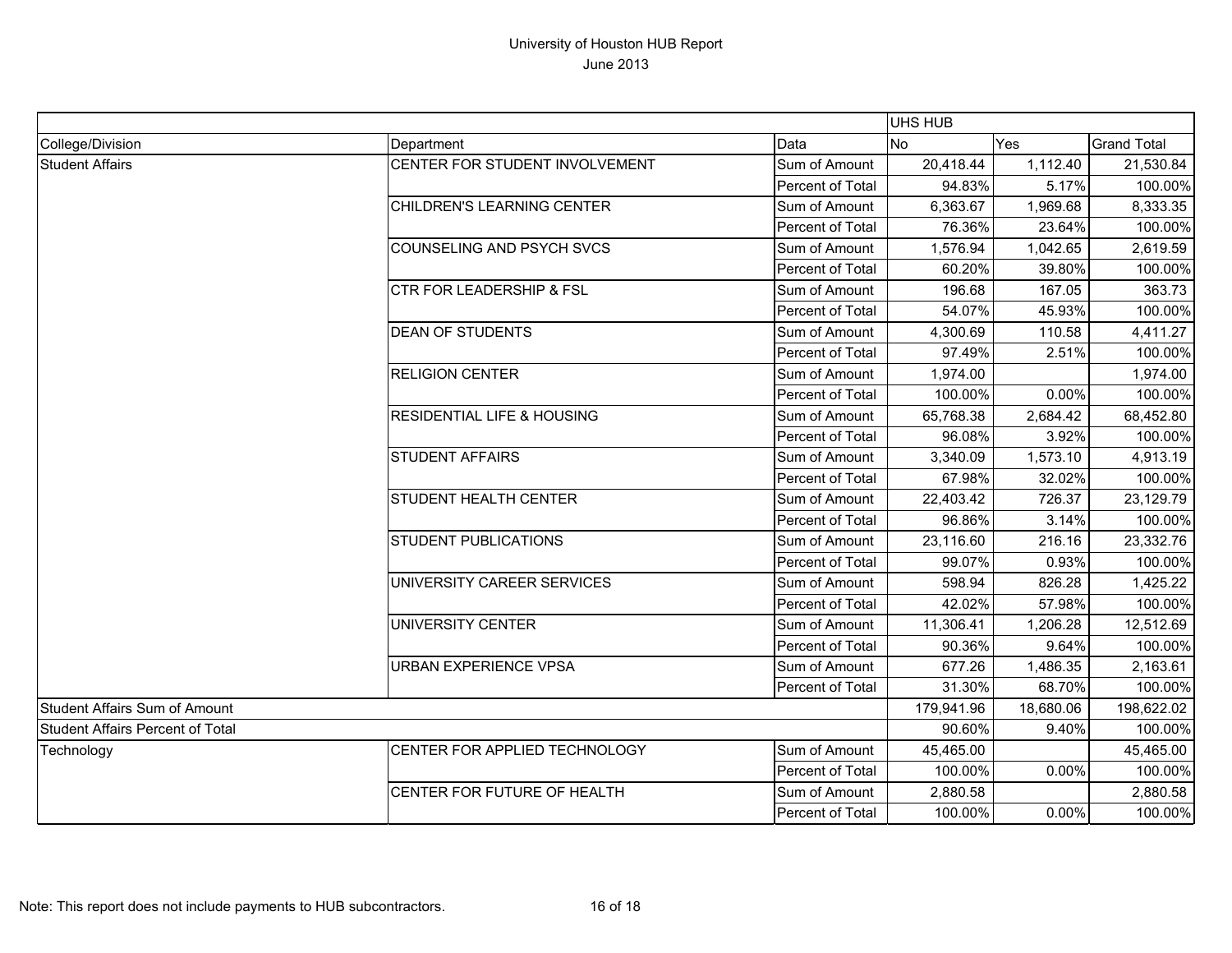|                                    |                                         |                  | UHS HUB   |           |                    |
|------------------------------------|-----------------------------------------|------------------|-----------|-----------|--------------------|
| College/Division                   | Department                              | Data             | <b>No</b> | Yes       | <b>Grand Total</b> |
| Technology                         | CENTER FOR TECHNOLOGY LITERACY          | Sum of Amount    | 3,392.71  |           | 3,392.71           |
|                                    |                                         | Percent of Total | 100.00%   | 0.00%     | 100.00%            |
|                                    | <b>CONSTRUCTION MANAGEMENT</b>          | Sum of Amount    | 1,795.21  |           | 1,795.21           |
|                                    |                                         | Percent of Total | 100.00%   | 0.00%     | 100.00%            |
|                                    | DEAN, TECHNOLOGY                        | Sum of Amount    | 12,815.05 | 1,466.35  | 14,281.40          |
|                                    |                                         | Percent of Total | 89.73%    | 10.27%    | 100.00%            |
|                                    | <b>ENGINEERING TECHNOLOGY</b>           | Sum of Amount    | 4,860.83  | 171.77    | 5,032.60           |
|                                    |                                         | Percent of Total | 96.59%    | 3.41%     | 100.00%            |
|                                    | HUMAN DEVELOP AND CONSUMER SCI          | Sum of Amount    | 10,488.33 | 155.27    | 10,643.60          |
|                                    |                                         | Percent of Total | 98.54%    | 1.46%     | 100.00%            |
|                                    | <b>INFORMATION &amp; LOGISTICS TECH</b> | Sum of Amount    | 10,161.65 | 159.65    | 10,321.30          |
|                                    |                                         | Percent of Total | 98.45%    | 1.55%     | 100.00%            |
|                                    | TX MANUFACTURING ASSISTANCE CTR (TMAC)  | Sum of Amount    | 76.99     |           | 76.99              |
|                                    |                                         | Percent of Total | 100.00%   | 0.00%     | 100.00%            |
| <b>Technology Sum of Amount</b>    |                                         | 91,936.35        | 1,953.04  | 93,889.39 |                    |
| <b>Technology Percent of Total</b> |                                         |                  | 97.92%    | 2.08%     | 100.00%            |
| <b>University Advancement</b>      | <b>ANNUAL GIVING</b>                    | Sum of Amount    | 56,267.10 |           | 56,267.10          |
|                                    |                                         | Percent of Total | 100.00%   | 0.00%     | 100.00%            |
|                                    | <b>DEVELOPMENT</b>                      | Sum of Amount    | 1,659.84  | 4,219.79  | 5,879.63           |
|                                    |                                         | Percent of Total | 28.23%    | 71.77%    | 100.00%            |
|                                    | <b>DONOR &amp; ALUMNI RECORDS</b>       | Sum of Amount    | 980.65    |           | 980.65             |
|                                    |                                         | Percent of Total | 100.00%   | 0.00%     | 100.00%            |
|                                    | MARKETING-ADVANCEMENT                   | Sum of Amount    | 99,108.87 | 592.97    | 99,701.84          |
|                                    |                                         | Percent of Total | 99.41%    | 0.59%     | 100.00%            |
|                                    | PLANNED GIVING                          | Sum of Amount    | 2,912.64  |           | 2,912.64           |
|                                    |                                         | Percent of Total | 100.00%   | 0.00%     | 100.00%            |
|                                    | UNIVERSITY ADVANCEMENT                  | Sum of Amount    | 18,333.62 | 12,781.79 | 31,115.41          |
|                                    |                                         | Percent of Total | 58.92%    | 41.08%    | 100.00%            |
|                                    | UNIVERSITY ADVANCEMENT SUPPORT          | Sum of Amount    | 67,009.90 | 7,524.00  | 74,533.90          |
|                                    |                                         | Percent of Total | 89.91%    | 10.09%    | 100.00%            |
|                                    | UNIVERSITY COMMUNICATIONS               | Sum of Amount    | 37.90     | 327.85    | 365.75             |
|                                    |                                         | Percent of Total | 10.36%    | 89.64%    | 100.00%            |